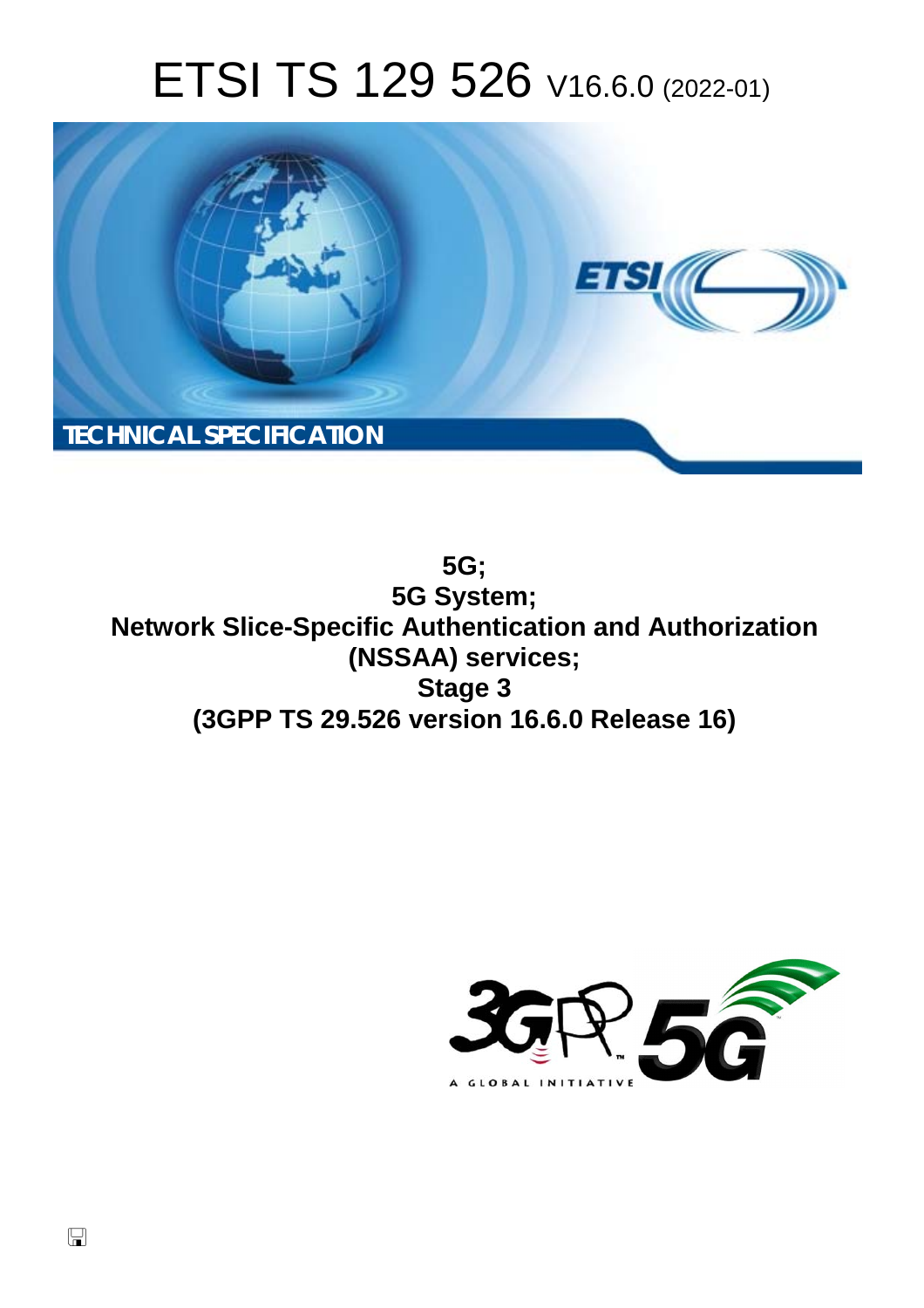Reference RTS/TSGC-0429526vg60

Keywords

 $\overline{5G}$ 

#### *ETSI*

650 Route des Lucioles F-06921 Sophia Antipolis Cedex - FRANCE

Tel.: +33 4 92 94 42 00 Fax: +33 4 93 65 47 16

Siret N° 348 623 562 00017 - APE 7112B Association à but non lucratif enregistrée à la Sous-Préfecture de Grasse (06) N° w061004871

#### *Important notice*

The present document can be downloaded from: <http://www.etsi.org/standards-search>

The present document may be made available in electronic versions and/or in print. The content of any electronic and/or print versions of the present document shall not be modified without the prior written authorization of ETSI. In case of any existing or perceived difference in contents between such versions and/or in print, the prevailing version of an ETSI deliverable is the one made publicly available in PDF format at [www.etsi.org/deliver](http://www.etsi.org/deliver).

Users of the present document should be aware that the document may be subject to revision or change of status. Information on the current status of this and other ETSI documents is available at <https://portal.etsi.org/TB/ETSIDeliverableStatus.aspx>

If you find errors in the present document, please send your comment to one of the following services: <https://portal.etsi.org/People/CommiteeSupportStaff.aspx>

#### *Notice of disclaimer & limitation of liability*

The information provided in the present deliverable is directed solely to professionals who have the appropriate degree of experience to understand and interpret its content in accordance with generally accepted engineering or other professional standard and applicable regulations.

No recommendation as to products and services or vendors is made or should be implied.

No representation or warranty is made that this deliverable is technically accurate or sufficient or conforms to any law and/or governmental rule and/or regulation and further, no representation or warranty is made of merchantability or fitness for any particular purpose or against infringement of intellectual property rights.

In no event shall ETSI be held liable for loss of profits or any other incidental or consequential damages.

Any software contained in this deliverable is provided "AS IS" with no warranties, express or implied, including but not limited to, the warranties of merchantability, fitness for a particular purpose and non-infringement of intellectual property rights and ETSI shall not be held liable in any event for any damages whatsoever (including, without limitation, damages for loss of profits, business interruption, loss of information, or any other pecuniary loss) arising out of or related to the use of or inability to use the software.

#### *Copyright Notification*

No part may be reproduced or utilized in any form or by any means, electronic or mechanical, including photocopying and microfilm except as authorized by written permission of ETSI. The content of the PDF version shall not be modified without the written authorization of ETSI.

The copyright and the foregoing restriction extend to reproduction in all media.

© ETSI 2022. All rights reserved.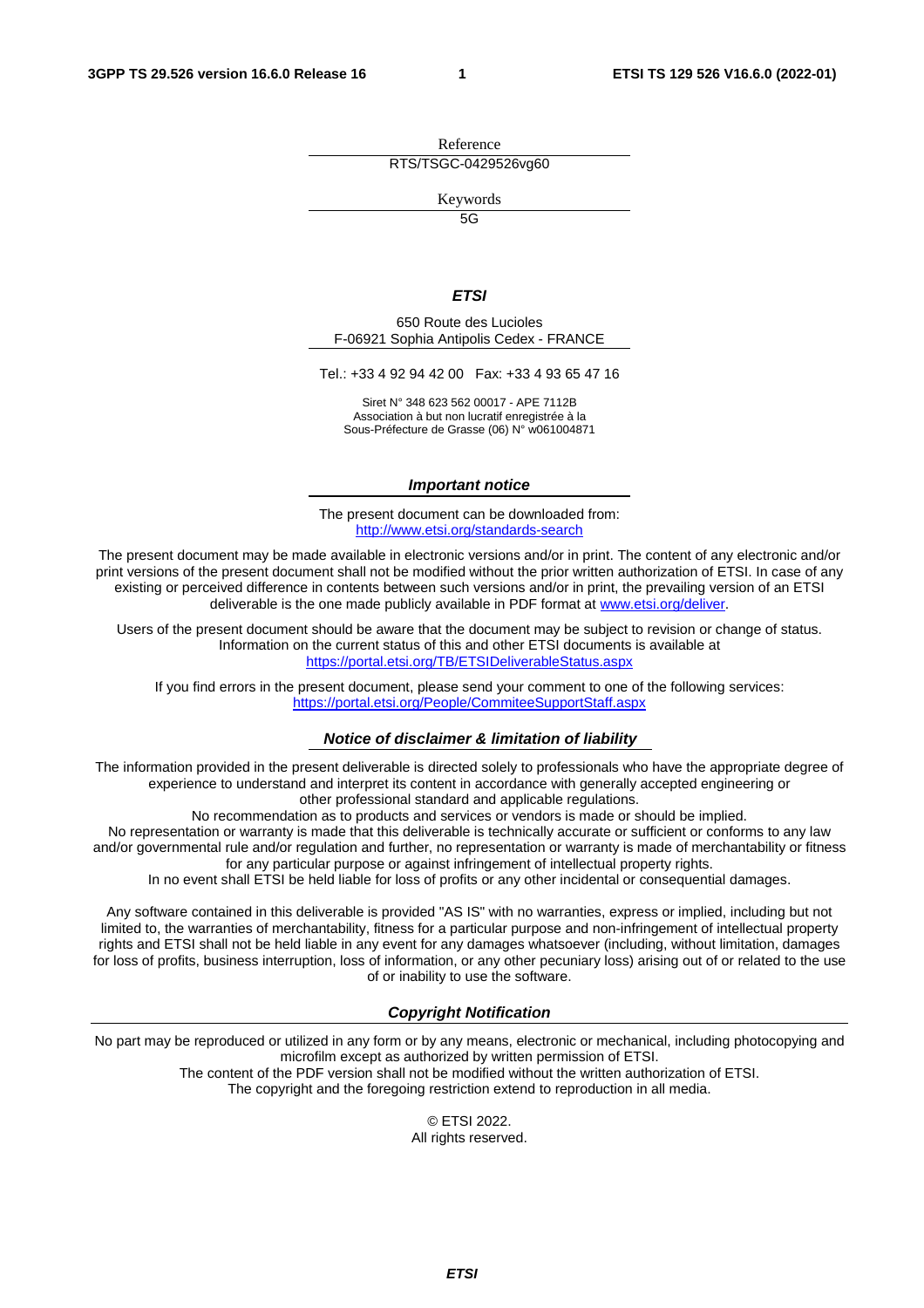# Intellectual Property Rights

#### Essential patents

IPRs essential or potentially essential to normative deliverables may have been declared to ETSI. The declarations pertaining to these essential IPRs, if any, are publicly available for **ETSI members and non-members**, and can be found in ETSI SR 000 314: *"Intellectual Property Rights (IPRs); Essential, or potentially Essential, IPRs notified to ETSI in respect of ETSI standards"*, which is available from the ETSI Secretariat. Latest updates are available on the ETSI Web server ([https://ipr.etsi.org/\)](https://ipr.etsi.org/).

Pursuant to the ETSI Directives including the ETSI IPR Policy, no investigation regarding the essentiality of IPRs, including IPR searches, has been carried out by ETSI. No guarantee can be given as to the existence of other IPRs not referenced in ETSI SR 000 314 (or the updates on the ETSI Web server) which are, or may be, or may become, essential to the present document.

#### **Trademarks**

The present document may include trademarks and/or tradenames which are asserted and/or registered by their owners. ETSI claims no ownership of these except for any which are indicated as being the property of ETSI, and conveys no right to use or reproduce any trademark and/or tradename. Mention of those trademarks in the present document does not constitute an endorsement by ETSI of products, services or organizations associated with those trademarks.

**DECT™**, **PLUGTESTS™**, **UMTS™** and the ETSI logo are trademarks of ETSI registered for the benefit of its Members. **3GPP™** and **LTE™** are trademarks of ETSI registered for the benefit of its Members and of the 3GPP Organizational Partners. **oneM2M™** logo is a trademark of ETSI registered for the benefit of its Members and of the oneM2M Partners. **GSM**® and the GSM logo are trademarks registered and owned by the GSM Association.

# Legal Notice

This Technical Specification (TS) has been produced by ETSI 3rd Generation Partnership Project (3GPP).

The present document may refer to technical specifications or reports using their 3GPP identities. These shall be interpreted as being references to the corresponding ETSI deliverables.

The cross reference between 3GPP and ETSI identities can be found under<http://webapp.etsi.org/key/queryform.asp>.

# Modal verbs terminology

In the present document "**shall**", "**shall not**", "**should**", "**should not**", "**may**", "**need not**", "**will**", "**will not**", "**can**" and "**cannot**" are to be interpreted as described in clause 3.2 of the [ETSI Drafting Rules](https://portal.etsi.org/Services/editHelp!/Howtostart/ETSIDraftingRules.aspx) (Verbal forms for the expression of provisions).

"**must**" and "**must not**" are **NOT** allowed in ETSI deliverables except when used in direct citation.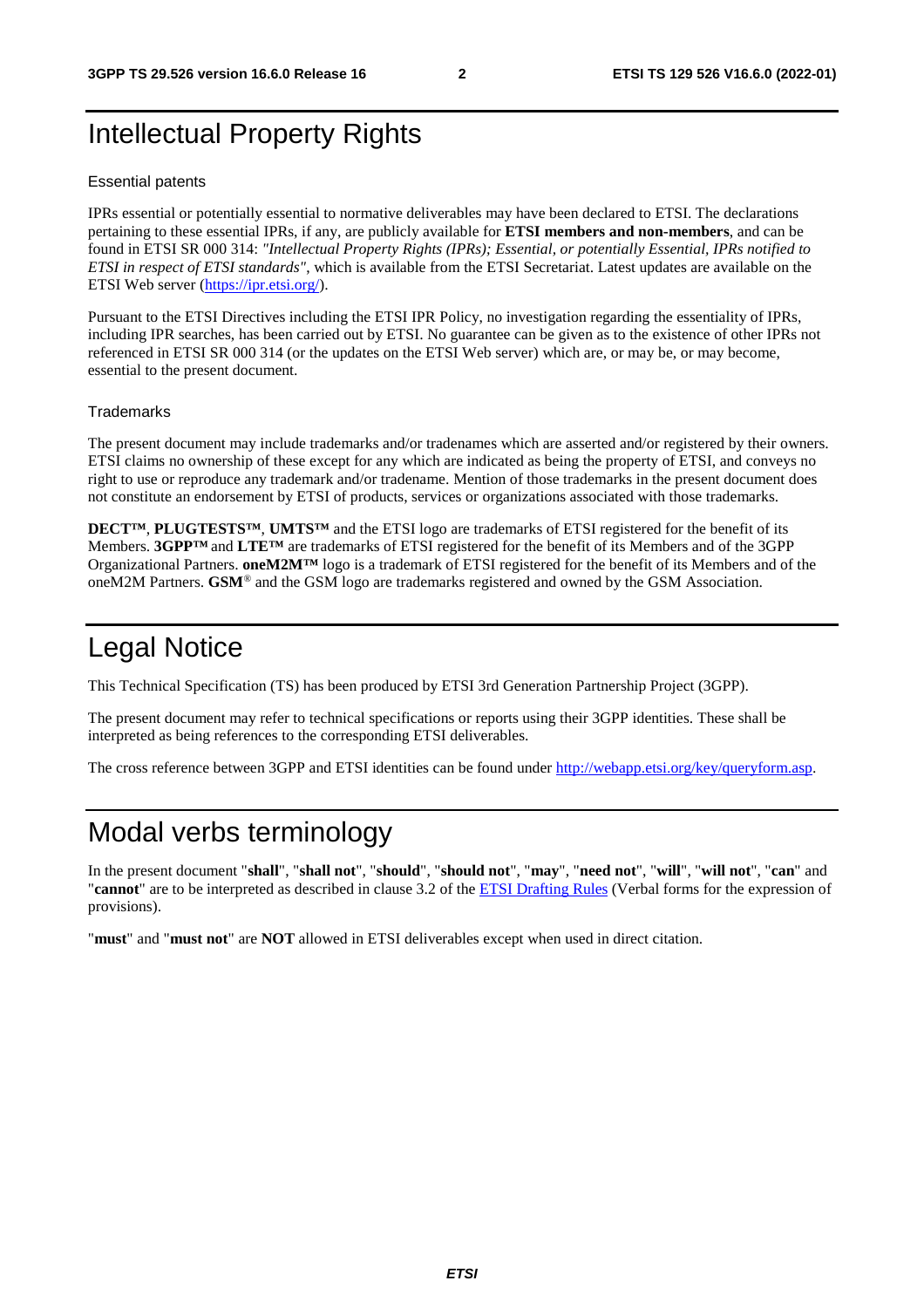$\mathbf{3}$ 

# Contents

| 1                        |  |
|--------------------------|--|
| 2                        |  |
| 3                        |  |
| 3.1                      |  |
| 3.2                      |  |
| 3.3                      |  |
| 4                        |  |
| 4.1                      |  |
| 5                        |  |
| 5.1                      |  |
| 5.2                      |  |
| 5.2.1                    |  |
| 5.2.2                    |  |
| 5.2.2.1<br>5.2.2.2       |  |
| 5.2.2.2.1                |  |
| 5.2.2.3                  |  |
| 5.2.2.3.1                |  |
| 5.2.2.4                  |  |
| 5.2.2.4.1                |  |
| 6                        |  |
| 6.1                      |  |
| 6.1.1                    |  |
| 6.1.2                    |  |
| 6.1.2.1                  |  |
| 6.1.2.2                  |  |
| 6.1.2.2.1<br>6.1.2.2.2   |  |
| 6.1.2.3                  |  |
| 6.1.3                    |  |
| 6.1.3.1                  |  |
| 6.1.3.2                  |  |
| 6.1.3.2.1                |  |
| 6.1.3.2.2                |  |
| 6.1.3.2.3<br>6.1.3.2.3.1 |  |
| 6.1.3.2.4                |  |
| 6.1.3.3                  |  |
| 6.1.3.3.1                |  |
| 6.1.3.3.2                |  |
| 6.1.3.3.3                |  |
| 6.1.3.3.3.1              |  |
| 6.1.3.3.4                |  |
| 6.1.4<br>6.1.4.1         |  |
| 6.1.5                    |  |
| 6.1.5.1                  |  |
| 6.1.5.2                  |  |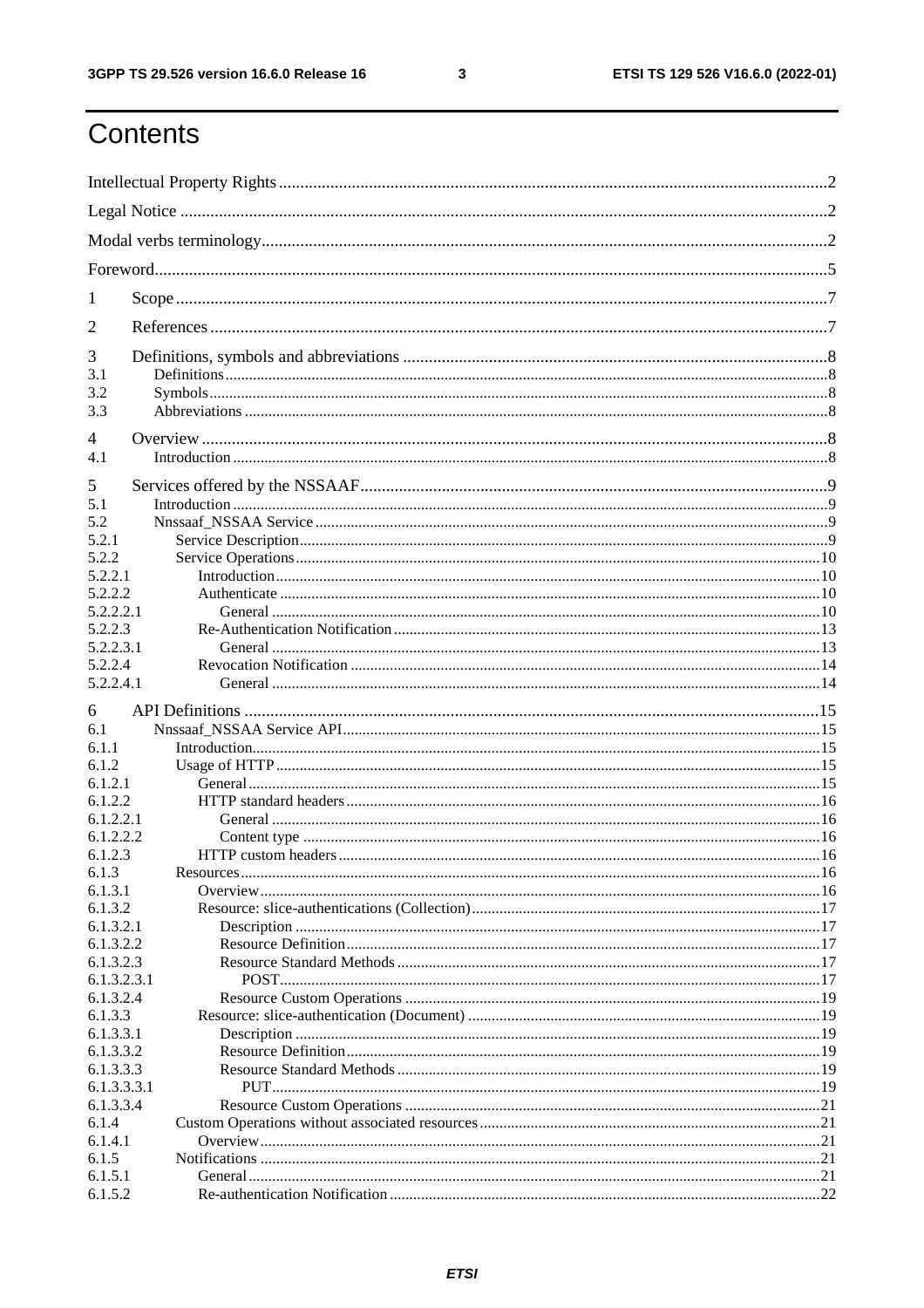#### $\overline{\mathbf{4}}$

| 6.1.5.2.1   |                               |  |
|-------------|-------------------------------|--|
| 6.1.5.2.2   |                               |  |
| 6.1.5.2.3   |                               |  |
| 6.1.5.2.3.1 |                               |  |
| 6.1.5.3     |                               |  |
| 6.1.5.3.1   |                               |  |
| 6.1.5.3.2   |                               |  |
| 6.1.5.3.3   |                               |  |
| 6.1.5.3.3.1 |                               |  |
| 6.1.6       |                               |  |
| 6.1.6.1     |                               |  |
| 6.1.6.2     |                               |  |
| 6.1.6.2.1   |                               |  |
| 6.1.6.2.2   |                               |  |
| 6.1.6.2.3   |                               |  |
| 6.1.6.2.4   |                               |  |
| 6.1.6.2.5   |                               |  |
| 6.1.6.2.6   |                               |  |
| 6.1.6.2.7   |                               |  |
| 6.1.6.3     |                               |  |
| 6.1.6.3.1   |                               |  |
| 6.1.6.3.2   |                               |  |
| 6.1.6.3.3   |                               |  |
| 6.1.6.4     |                               |  |
| 6.1.6.5     |                               |  |
| 6.1.7       |                               |  |
| 6.1.7.1     |                               |  |
| 6.1.7.2     |                               |  |
| 6.1.7.3     |                               |  |
| 6.1.8       |                               |  |
| 6.1.9       |                               |  |
|             | <b>Annex A (normative):</b>   |  |
| A.1         |                               |  |
| A.2         |                               |  |
|             |                               |  |
|             | <b>Annex B</b> (informative): |  |
|             |                               |  |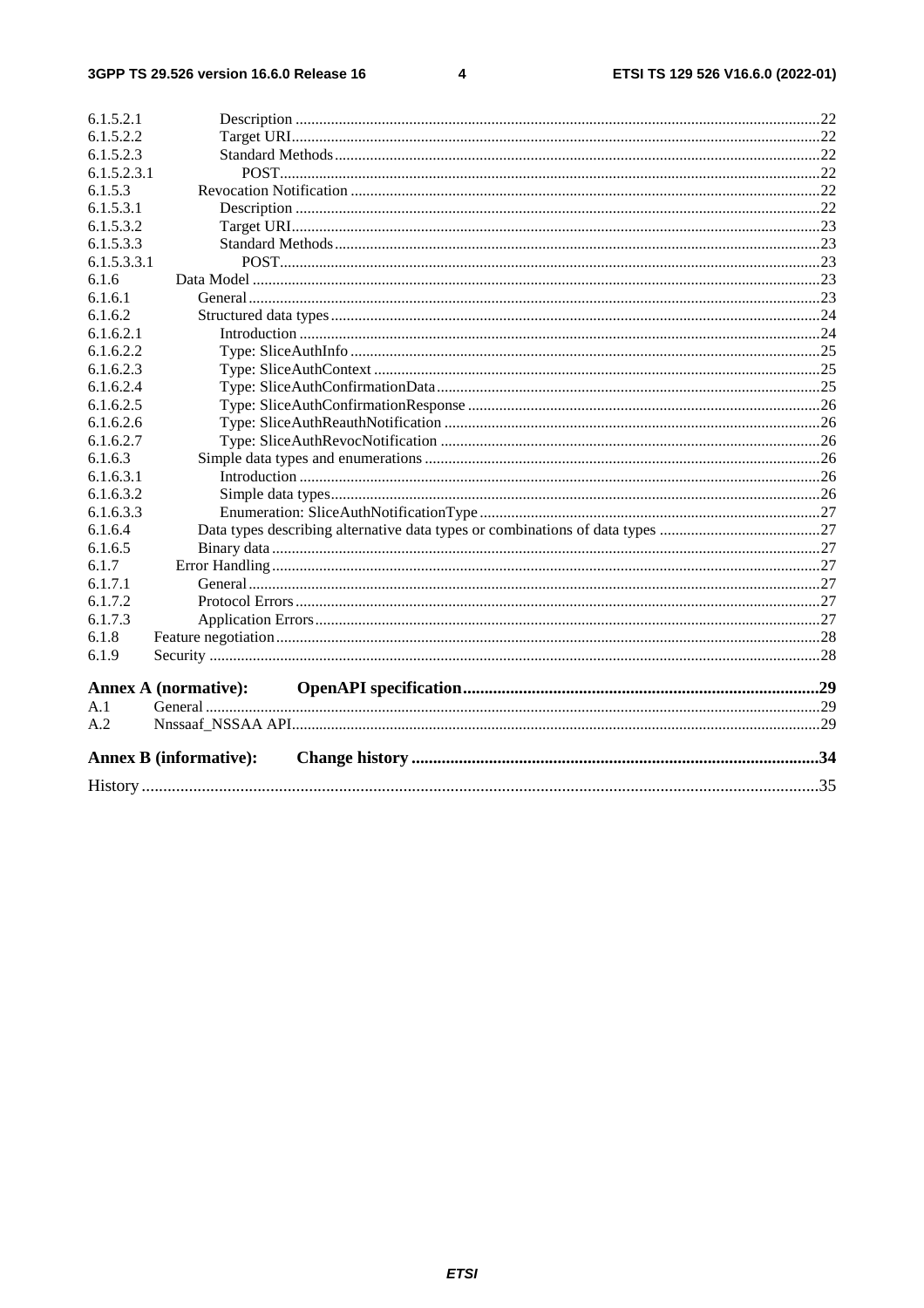# Foreword

This Technical Specification has been produced by the 3rd Generation Partnership Project (3GPP).

The contents of the present document are subject to continuing work within the TSG and may change following formal TSG approval. Should the TSG modify the contents of the present document, it will be re-released by the TSG with an identifying change of release date and an increase in version number as follows:

Version x.y.z

where:

- x the first digit:
	- 1 presented to TSG for information;
	- 2 presented to TSG for approval;
	- 3 or greater indicates TSG approved document under change control.
- y the second digit is incremented for all changes of substance, i.e. technical enhancements, corrections, updates, etc.
- z the third digit is incremented when editorial only changes have been incorporated in the document.

In the present document, modal verbs have the following meanings:

**shall** indicates a mandatory requirement to do something

**shall not** indicates an interdiction (prohibition) to do something

The constructions "shall" and "shall not" are confined to the context of normative provisions, and do not appear in Technical Reports.

The constructions "must" and "must not" are not used as substitutes for "shall" and "shall not". Their use is avoided insofar as possible, and they are not used in a normative context except in a direct citation from an external, referenced, non-3GPP document, or so as to maintain continuity of style when extending or modifying the provisions of such a referenced document.

| should     | indicates a recommendation to do something     |
|------------|------------------------------------------------|
| should not | indicates a recommendation not to do something |
| may        | indicates permission to do something           |
| need not   | indicates permission not to do something       |

The construction "may not" is ambiguous and is not used in normative elements. The unambiguous constructions "might not" or "shall not" are used instead, depending upon the meaning intended.

| can    | indicates that something is possible   |
|--------|----------------------------------------|
| cannot | indicates that something is impossible |

The constructions "can" and "cannot" are not substitutes for "may" and "need not".

| will     | indicates that something is certain or expected to happen as a result of action taken by an agency<br>the behaviour of which is outside the scope of the present document     |
|----------|-------------------------------------------------------------------------------------------------------------------------------------------------------------------------------|
| will not | indicates that something is certain or expected not to happen as a result of action taken by an<br>agency the behaviour of which is outside the scope of the present document |
| might    | indicates a likelihood that something will happen as a result of action taken by some agency the<br>behaviour of which is outside the scope of the present document           |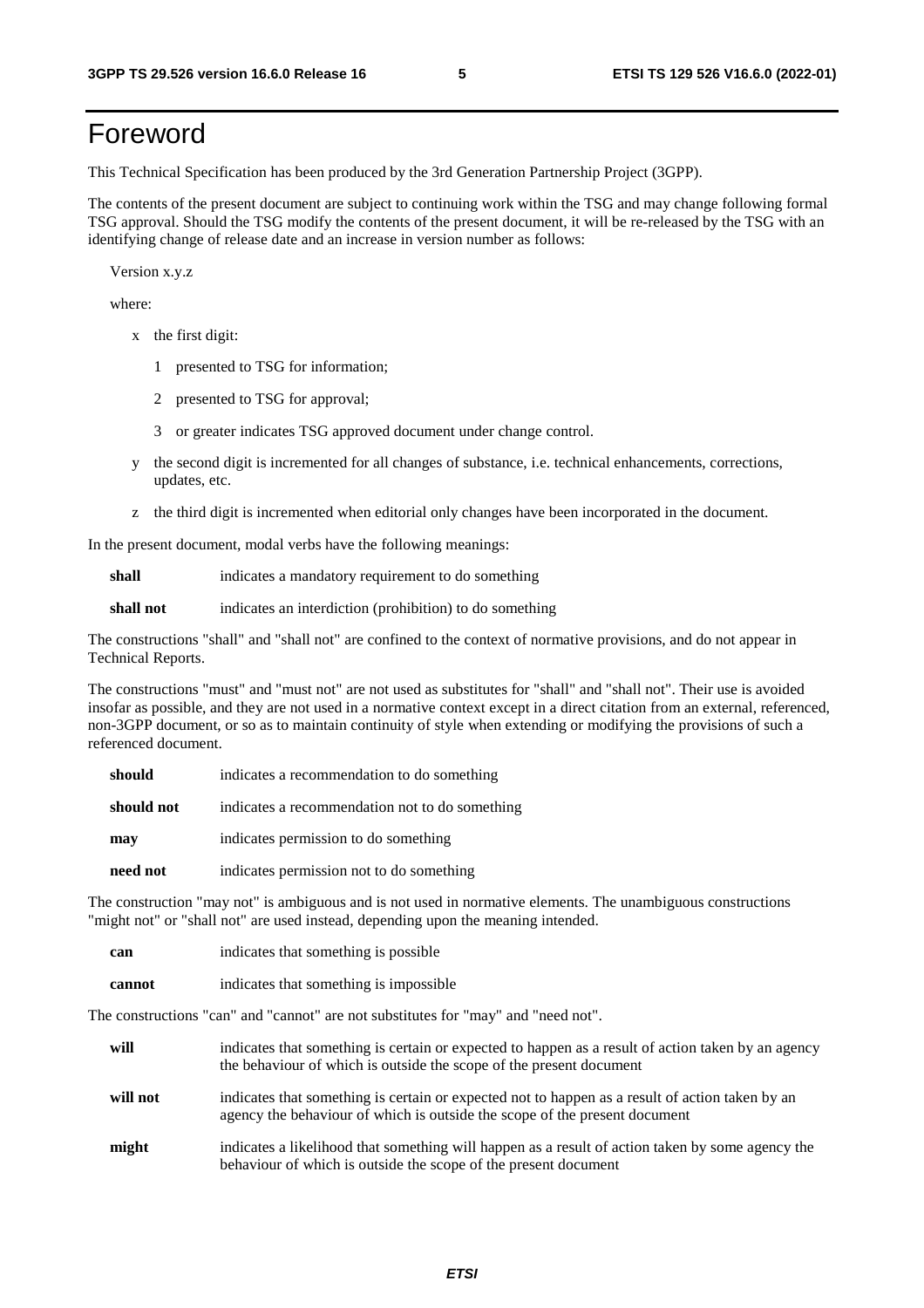| 3GPP TS 29.526 version 16.6.0 Release 16 |  |
|------------------------------------------|--|
|------------------------------------------|--|

**might not** indicates a likelihood that something will not happen as a result of action taken by some agency the behaviour of which is outside the scope of the present document

In addition:

- is (or any other verb in the indicative mood) indicates a statement of fact
- **is not** (or any other negative verb in the indicative mood) indicates a statement of fact

The constructions "is" and "is not" do not indicate requirements.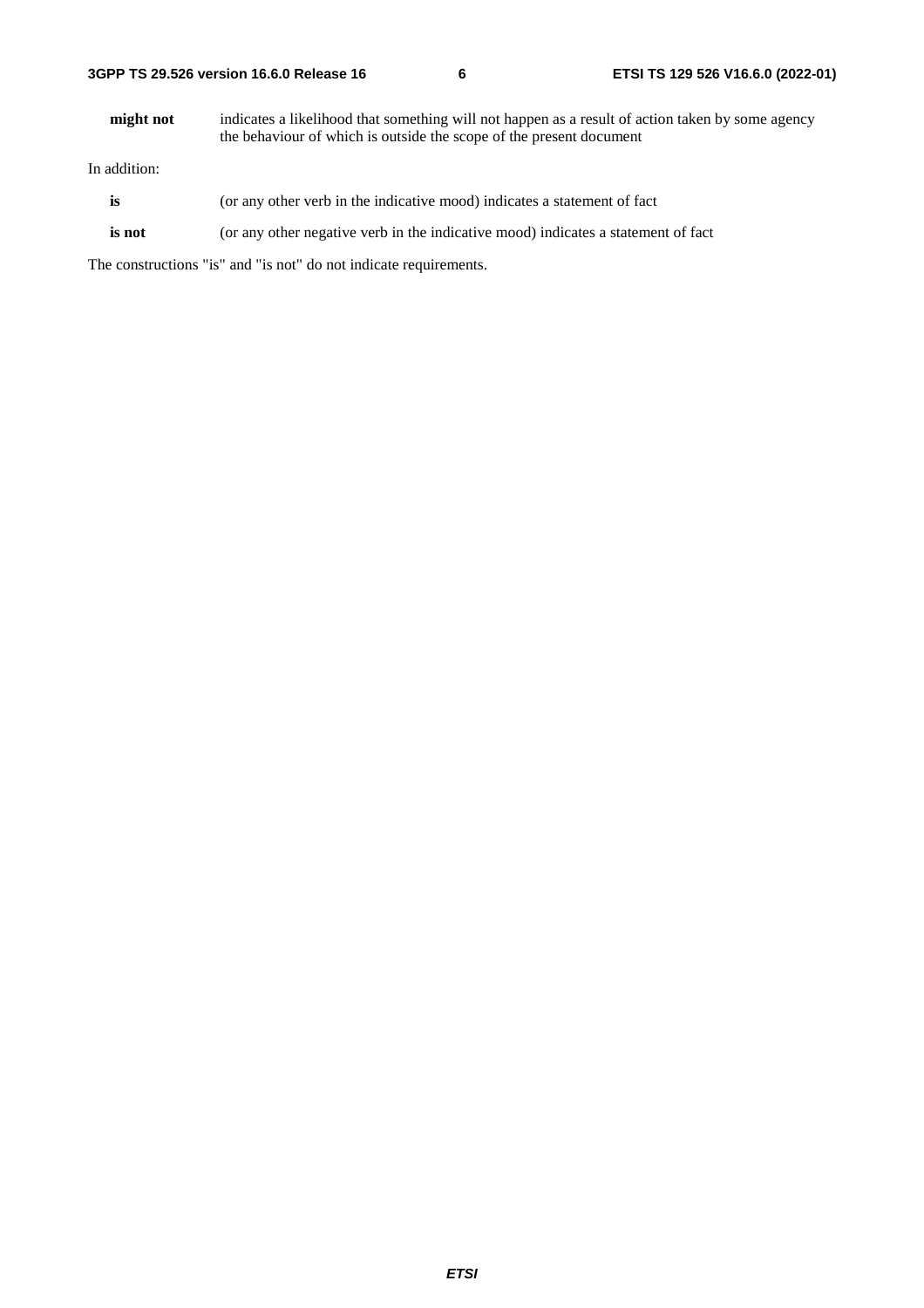# 1 Scope

The present document specifies the stage 3 protocol and data model for the Nnssaaf Service Based Interface. It provides stage 3 protocol definitions and message flows, and specifies the API for each service offered by the NSSAAF.

The 5G System stage 2 architecture and procedures are specified in 3GPP TS 23.501 [2] and 3GPP TS 23.502 [3].

The Technical Realization of the Service Based Architecture and the Principles and Guidelines for Services Definition are specified in 3GPP TS 29.500 [4] and 3GPP TS 29.501 [5].

# 2 References

The following documents contain provisions which, through reference in this text, constitute provisions of the present document.

- References are either specific (identified by date of publication, edition number, version number, etc.) or non-specific.
- For a specific reference, subsequent revisions do not apply.
- For a non-specific reference, the latest version applies. In the case of a reference to a 3GPP document (including a GSM document), a non-specific reference implicitly refers to the latest version of that document *in the same Release as the present document*.
- [1] 3GPP TR 21.905: "Vocabulary for 3GPP Specifications".
- [2] 3GPP TS 23.501: "System Architecture for the 5G System; Stage 2".
- [3] 3GPP TS 23.502: "Procedures for the 5G System; Stage 2".
- [4] 3GPP TS 29.500: "5G System; Technical Realization of Service Based Architecture; Stage 3".
- [5] 3GPP TS 29.501: "5G System; Principles and Guidelines for Services Definition; Stage 3".
- [6] OpenAPI: "OpenAPI 3.0.0 Specification", [https://github.com/OAI/OpenAPI](https://github.com/OAI/OpenAPI-Specification/blob/master/versions/3.0.0.md)-[Specification/blob/master/versions/3.0.0.md](https://github.com/OAI/OpenAPI-Specification/blob/master/versions/3.0.0.md).
- [7] 3GPP TR 21.900: "Technical Specification Group working methods".
- [8] 3GPP TS 33.501: "Security architecture and procedures for 5G system".
- [9] IETF RFC 6749: "The OAuth 2.0 Authorization Framework".
- [10] 3GPP TS 29.510: "5G System; Network Function Repository Services; Stage 3".
- [11] IETF RFC 7540: "Hypertext Transfer Protocol Version 2 (HTTP/2)".
- [12] IETF RFC 8259: "The JavaScript Object Notation (JSON) Data Interchange Format".
- [13] IETF RFC 7807: "Problem Details for HTTP APIs".
- [14] IETF RFC 4648: "The Base16, Base32 and Base64 Data Encodings".
- [15] 3GPP TS 29.503: "5G System; Unified Data Management Services; Stage 3".
- [16] 3GPP TS 29.518: "5G System; Access and Mobility Management Services; Stage 3".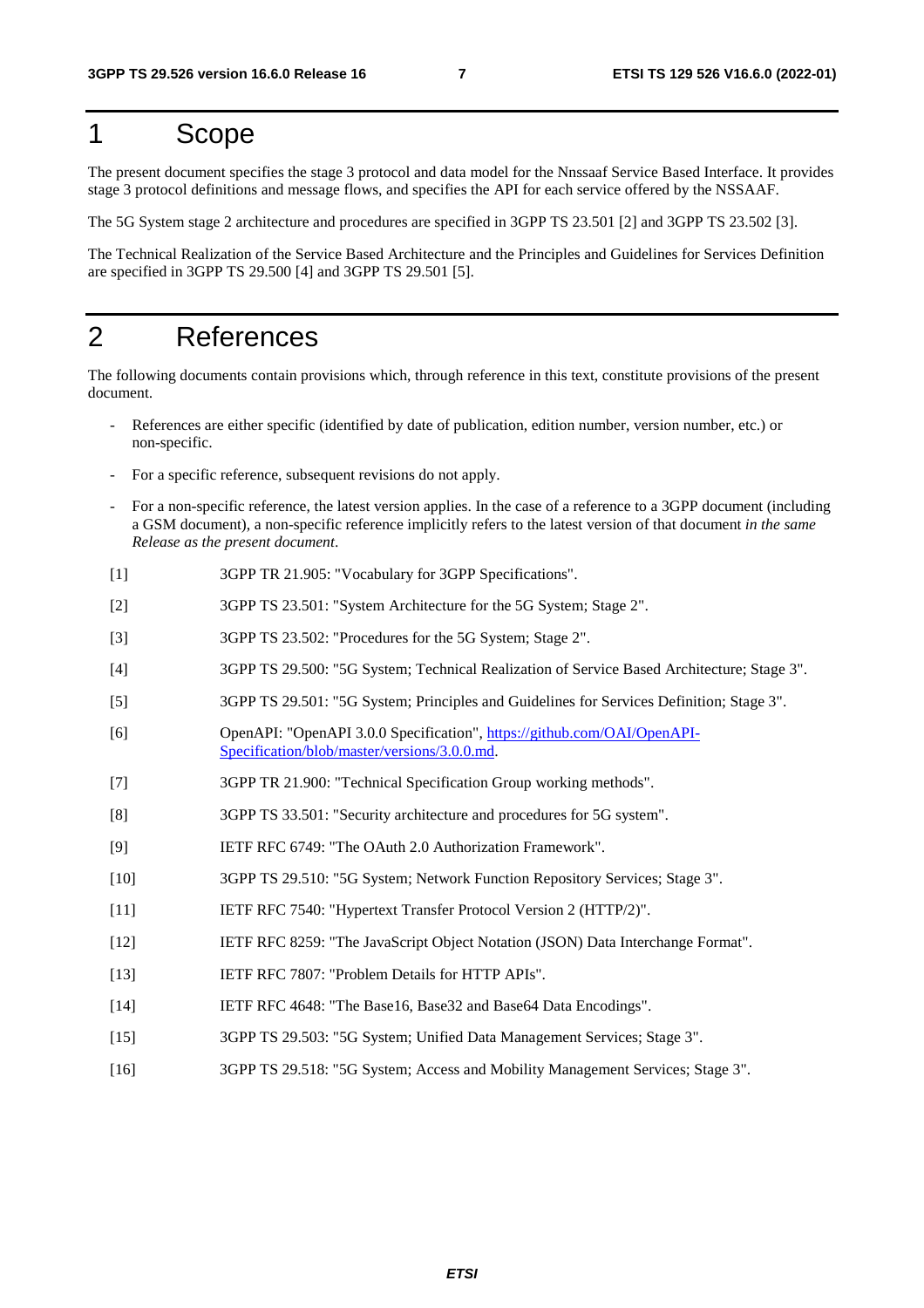# 3 Definitions, symbols and abbreviations

# 3.1 Definitions

For the purposes of the present document, the terms and definitions given in 3GPP TR 21.905 [1] and the following apply. A term defined in the present document takes precedence over the definition of the same term, if any, in 3GPP TR 21.905 [1].

*Definition format (Normal)* 

*<defined term>: <definition>.* 

**example:** text used to clarify abstract rules by applying them literally.

# 3.2 Symbols

For the purposes of the present document, the following symbols apply:

*Symbol format (EW)* 

<symbol> <Explanation>

# 3.3 Abbreviations

For the purposes of the present document, the abbreviations given in 3GPP TR 21.905 [1] and the following apply. An abbreviation defined in the present document takes precedence over the definition of the same abbreviation, if any, in 3GPP TR 21.905 [1].

NSSAA Network Slice-Specific Authentication and Authorization NSSAAF NSSAA Function

# 4 Overview

# 4.1 Introduction

Within the 5GC, the NSSAAF offers services to the AMF via the Nnssaaf service based interface.

The AMF shall make use of the NSSAAF service when it needs to invoke network slice-specific authentication and authorization for a specific UE and a specific S-NSSAI (see 3GPP TS 23.502 [3] clause 4.2.9.2, and 3GPP TS 33.501 [14] clause 16.2 and 16.3).

The NSSAAF service shall also be used by the AMF to receive slice re-authentication notification or slice authorization revocation notification sent from the AAA-S (see 3GPP TS 23.502 [3] clause 4.2.9.3, 4.2.9.4 and 3GPP TS 33.501 [14] clause 16.3 and 16.4).

Figure 4.1-1 provides the reference model with focus on the NSSAAF.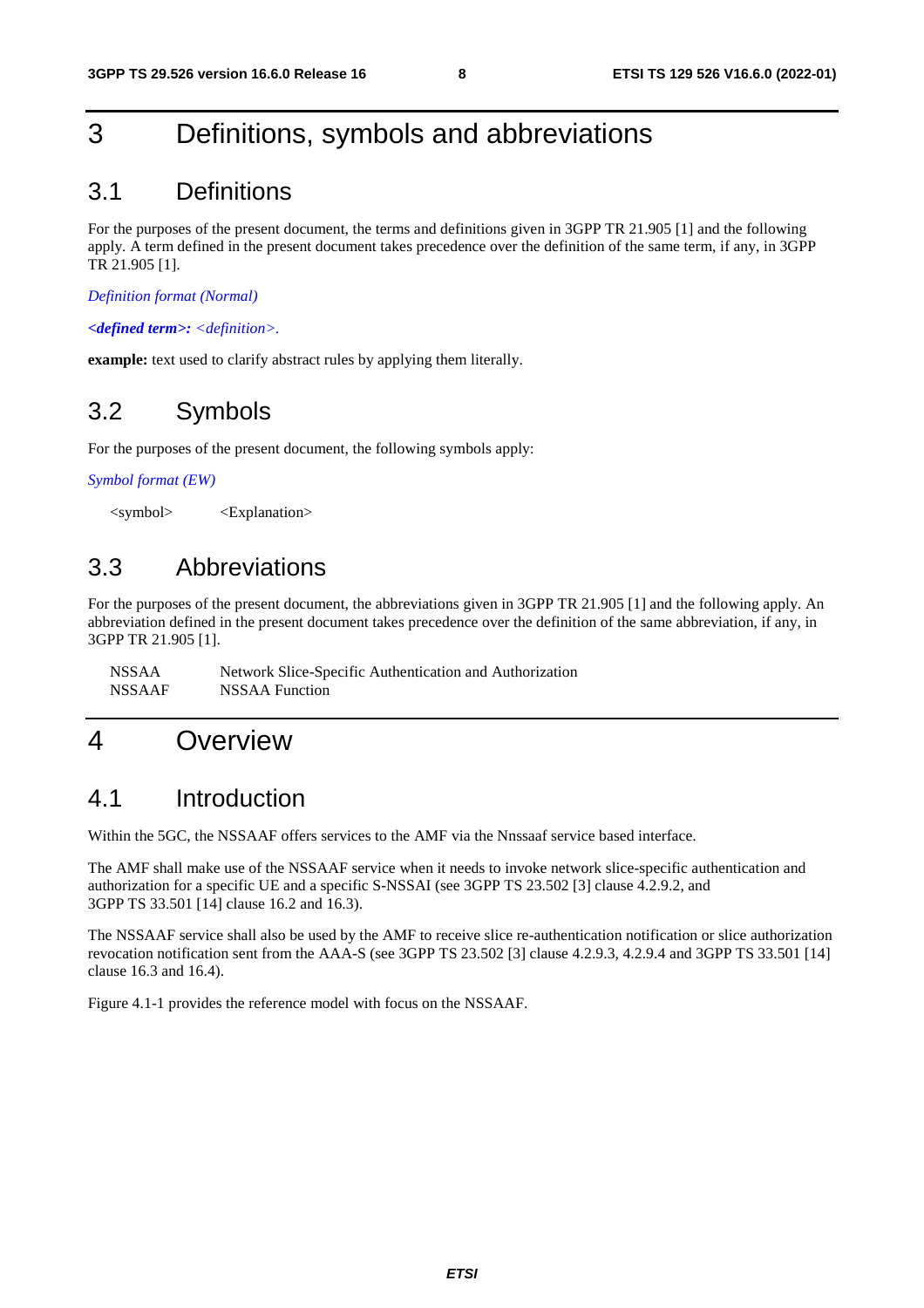



# 5 Services offered by the NSSAAF

# 5.1 Introduction

The NSSAAF offers the following services via the Nnssaaf interface:

Nnssaaf\_NSSAA Service

Table 5.1-1 summarizes the corresponding APIs defined for this specification.

#### **Table 5.1-1: API Descriptions**

| <b>Service Name</b> | <b>Clause</b> | <b>Description</b>                                            | <b>OpenAPI Specification</b><br>File | apiName           | Annex |
|---------------------|---------------|---------------------------------------------------------------|--------------------------------------|-------------------|-------|
| Nnssaaf NSSAA       | 5.2           | slice-Specific<br>authentication and<br>authorization service | Nnssaaf NSSAA.yaml                   | nnssaaf-<br>nssaa | A.2   |

# 5.2 Nnssaaf\_NSSAA Service

# 5.2.1 Service Description

The Nnssaaf\_NSSAA service provides slice-specific authentication and authorization for a given UE. The NSSAAF is acting as NF Service Producer, while the AMF is the NF Service Consumer.

Following functionalities are provided by the Nnssaaf service:

- Perform slice-specific authentication and authorization for a given UE;
- Trigger slice-specific re-authentication to a given UE;
- Revoke the slice-specific authentication and authorization for a given UE.

The Nnssaaf\_NSSAA service supports the following service operations.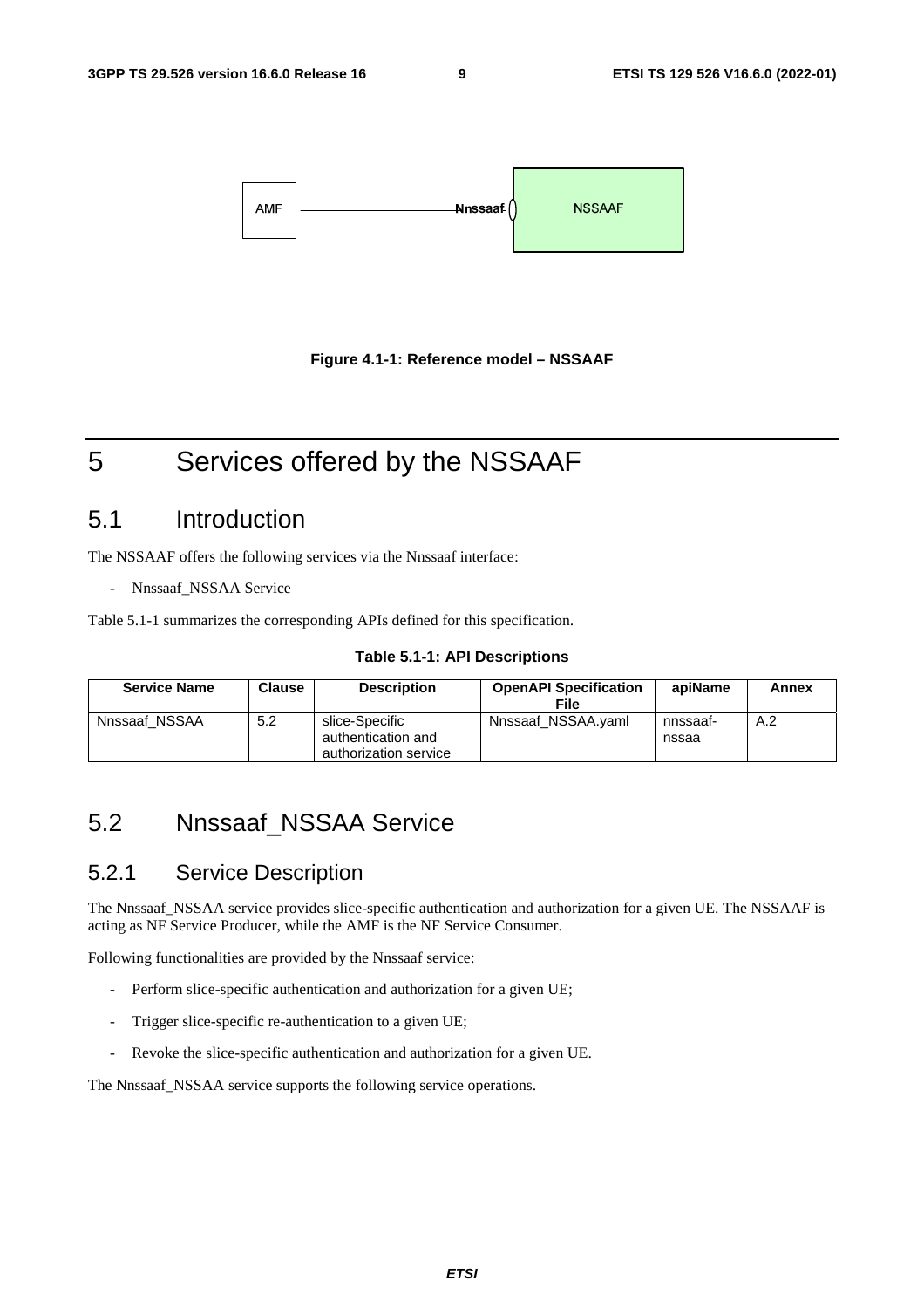| <b>Service Operations</b>         | <b>Description</b>                                                                                 | <b>Operation</b><br><b>Semantics</b> | <b>Example</b><br>Consumer(s) |
|-----------------------------------|----------------------------------------------------------------------------------------------------|--------------------------------------|-------------------------------|
| Authenticate                      | Perform slice-specific authentication and<br>authorization for a given UE.                         | Request/Response                     | <b>AMF</b>                    |
| Re-Authentication<br>Notification | Request slice-specific re-authentication and re-<br>authorization for a given UE.                  | Callback                             | <b>AMF</b>                    |
| Revocation<br>Notification        | Request revocation of slice-specific<br>authentication and authorization result for a<br>given UE. | Callback                             | <b>AMF</b>                    |

**Table 5.2.1-1: Service operations supported by the Nnssaaf\_NSSAA service** 

# 5.2.2 Service Operations

## 5.2.2.1 Introduction

See Table 5.2.1-1 for an overview of the service operations supported by the Nnssaaf\_NSSAA service.

### 5.2.2.2 Authenticate

### 5.2.2.2.1 General

The Authenticate service operation permits the NF Service Consumer (i.e. the AMF) to initiate slice-specific authentication and authorization, e.g. during a UE Registration procedure or upon reception of a re-authentication notification from the NSSAAF (see clause 5.2.2.3). The NSSAAF may relay the EAP message to an AAA-S and collect the result of slice-specific authentication and authorization from the AAA-S, as specified in clause 4.2.9.2 of 3GPP TS 23.502 [3], and clause 16.3 of 3GPP TS 33.501 [8].

The NF Service Consumer (i.e. the AMF) shall send a POST request to the resource representing slice authentication collection (i.e. …/v1/slice-authentications) to request the NSSAAF to create the corresponding resource context and perform slice-specific authentication and authorization.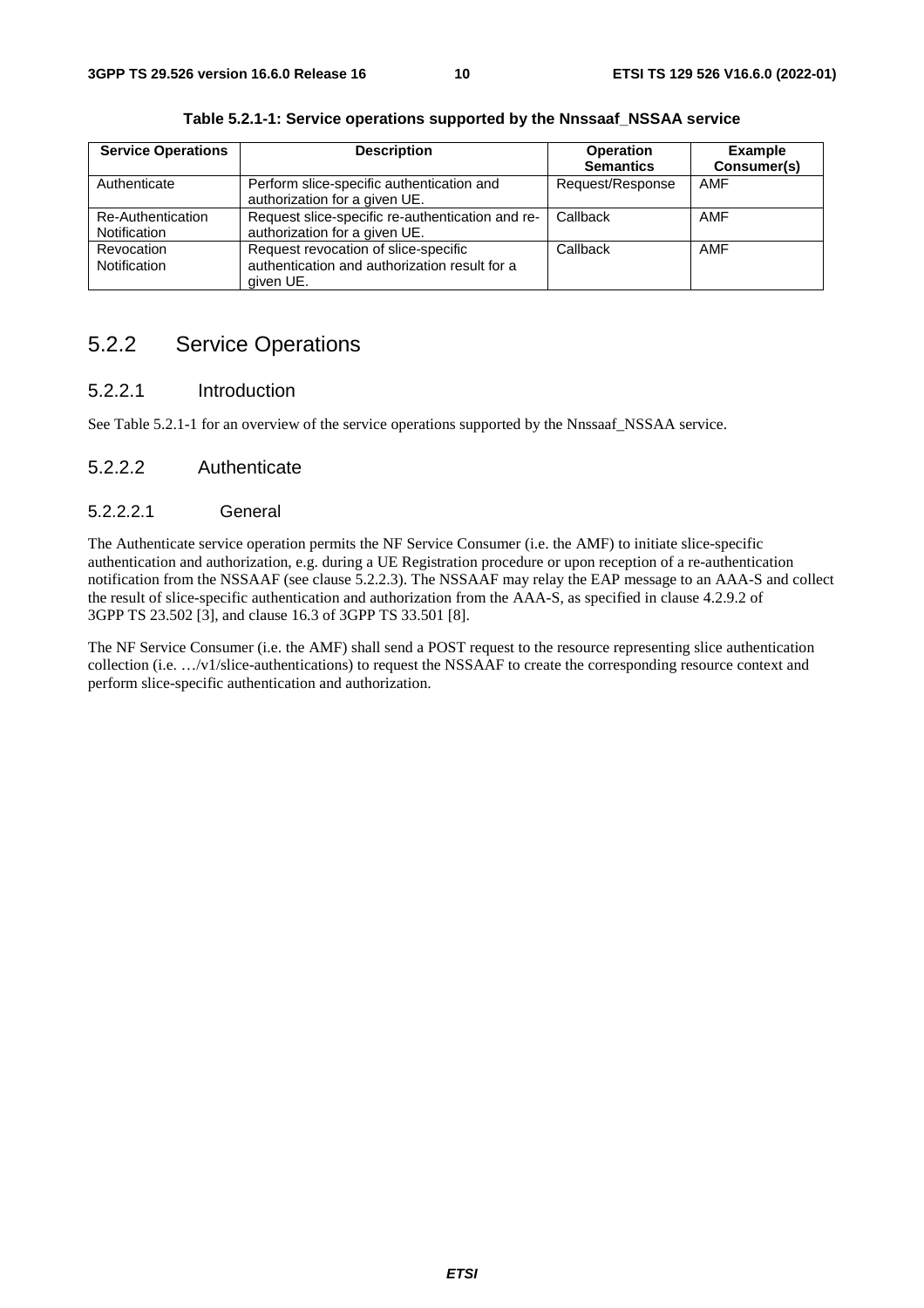

#### **Figure 5.2.2.2.1-1: Slice-Specific Authentication and Authorization**

1. The NF Service Consumer (AMF) shall send a POST request to the NSSAAF, targeting the resource of slice authentication collection (i.e. …/v1/slice-authentications), to perform slice-specific authentication and authorization.

The payload of the body shall contain the slice authentication information, which includes:

- UE ID (i.e. GPSI)
- S-NSSAI
- EAP ID Response message (which is received from the UE)
- optionally, the callback URI of the AMF to receive re-authentication notification from the NSSAAF;
- optionally, the callback URI of the AMF to receive revocation notification from the NSSAAF.

Based on local policy, the AMF may determine to provide callback URI(s) for receiving re-authentication notification or revocation notification. For example, the callback URIs are provided for an UE identified with low mobility characteristic.

If Slice-Specific Authentication and Authorization is triggered by the AMF during a Registration procedure as described in clause 4.2.9.2 of 3GPP TS 23.502 [3], the AMF shall set "status" attribute for the given slice listed in "nssaaStatusList" attribute to "PENDING" (See 3GPP TS 29.518 [16]).

- 2. The NSSAAF creates slice authentication context for the UE, and starts the slice-specific authentication and authorization procedure. If the AAA-S is involved in slice-specific authentication and authorization procedure, the NSSAAF shall forward the EAP ID Response message to the AAA-S. Depending on the result, either step 3a or step 3b is performed. The NSSAAF obtains the AAA-S address from local configuration, based on S-NSSAI.
- 3a. On success, "201 Created" shall be returned. The "Location" header shall contain the URI of the created resource (e.g. .../v1/slice-authentications/{authCtxId}). The payload body shall contain the slice authentication context, which includes the EAP message generated by the NSSAAF or from the AAA-S. The NF Service Consumer (i.e.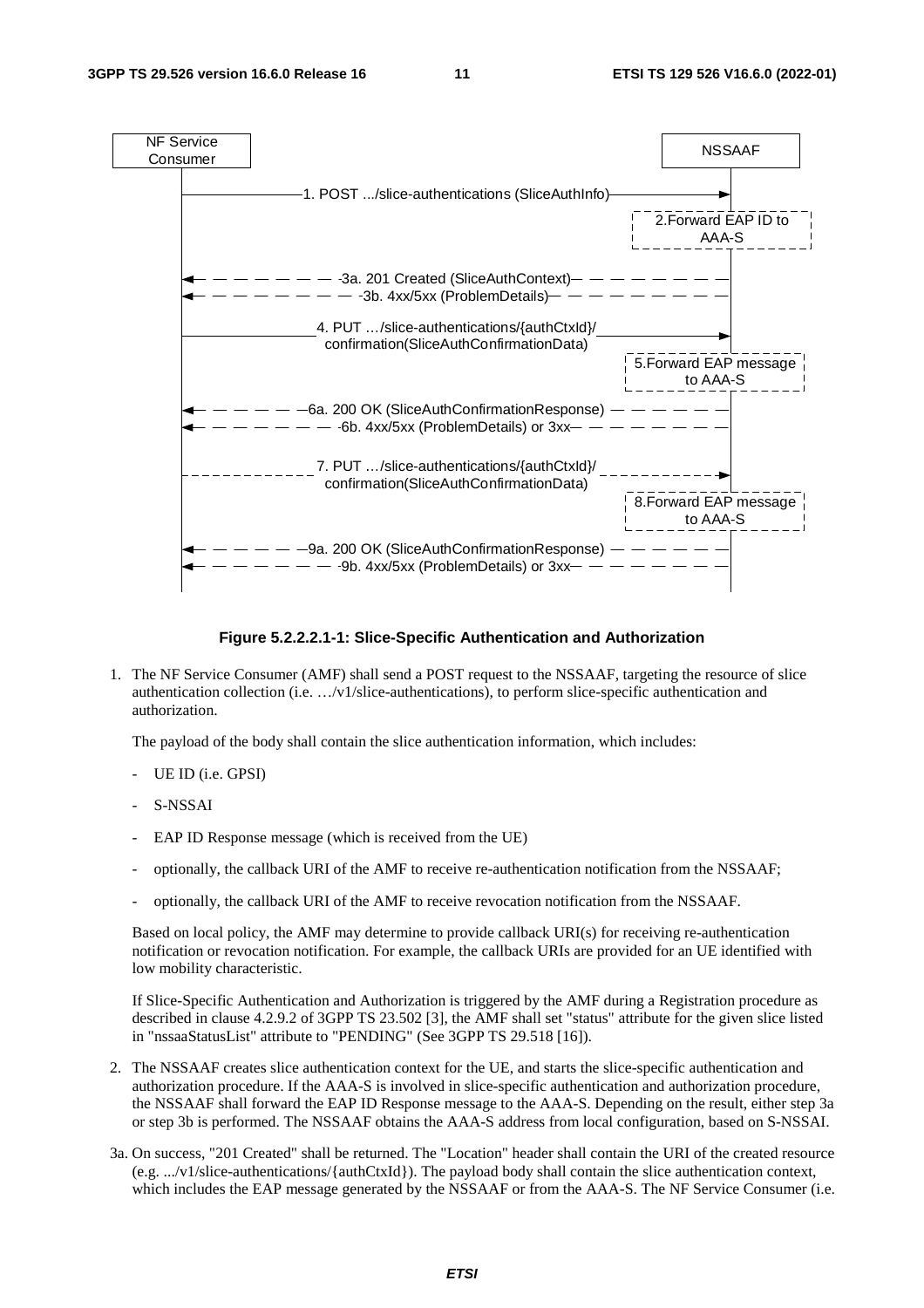the AMF) shall forward the received EAP message to the UE in NAS message, as specified in clause 4.2.9.2 of 3GPP TS 23.502 [3].

- 3b. On failure, one of the HTTP status code listed in Table 6.1.7.3-1 shall be returned with the message body containing a ProblemDetails structure with the "cause" attribute set to one of the application error listed in Table 6.1.7.3-1. If the slice is not authorized, the NSSAAF shall use the "SLICE\_AUTH\_REJECTED" application error code.
- 4. Once receiving EAP message from the UE, the NF Service Consumer (i.e. the AMF) shall send a PUT request to the NSSAAF, targeting the resource of the slice authentication context (i.e. …/v1/sliceauthentications/{authCtxId}).

The payload body shall carry the slice authentication confirmation data which includes:

- UE ID (i.e. GPSI)
- S-NSSAI
- AAA-S address
- EAP Message (which is received from the UE)
- 5. The NSSAAF checks and confirms the slice-specific authentication and authorization. If the AAA-S is involved, the NSSAAF shall forward the EAP Message to the AAA-S to confirm the slice-specific authentication and authorization. Depending on the result, either step 6a or step 6b is performed.
- 6a. On success, "200 OK" shall be returned. The payload body shall contain the slice authentication confirmation response, which includes the EAP message (e.g. EAP success/failure message) generated by the NSSAAF or from the AAA-S. The NF Service Consumer (i.e. the AMF) shall forward the EAP message to the UE in NAS message.

If the UE is authenticated, the NSSAAF shall set the "authResult" attribute to "EAP\_SUCCESS". If failed to authenticate the UE, the "authResult" attribute shall be set to "EAP\_FAILURE".

If subsequent EAP message exchange is needed between the UE and the NSSAAF(AAA-S), the NSSAAF shall not include SliceAuthResult in the response message.

- 6b. On failure or redirection, one of the HTTP status codes listed in Table 6.1.7.3-1 shall be returned with the message body containing a ProblemDetails structure with the "cause" attribute set to one of the application error listed in Table 6.1.7.3-1.
- 7-9. If subsequent EAP message exchange is needed between the UE and the NSSAAF to finish the EAP based authentication, step 7-9 are performed. On failure or redirection, one of the HTTP status codes listed in Table 6.1.7.3-1 shall be returned with the message body containing a ProblemDetails structure with the "cause" attribute set to one of the application error listed in Table 6.1.7.3-1.

In above steps, if the AAA-S is involved in the slice-specific authentication and authorization procedure while there is no expected response from the AAA-S in the case of time out, the NSSAAF shall return HTTP status code "504 Gateway Timeout", with the message body containing a ProblemDetails structure with the "cause" attribute set to "TIMED\_OUT\_REQUEST".

After the completion of slice-specific authentication and authorization procedure, it is up to implementation whether the NSSAAF stores the slice authentication context and related resources for a configured period, or deletes the context and resource immediately, e.g. depending on the potential need for AAA-S initiated slicespecific re-authentication/revocation notification.

If the slice-specific authentication and authorization was successful (i.e. "authResult" attribute received from NSSAAF in step 6a is set to "EAP\_SUCCESS"), the AMF shall set "status" attribute for the given slice listed in "nssaaStatusList" attribute to "EAP\_SUCCESS" (see 3GPP TS 29.518 [16]).

If the slice-specific authentication and authorization finally fails (i.e. "authResult" attribute received from NSSAAF in step 6a is set to "EAP\_FAILURE"), the AMF shall set "status" attribute for the given slice listed in "nssaaStatusList" attribute to "EAP\_FAILURE" (see 3GPP TS 29.518 [16]). In this case, if there are PDU sessions previously established corresponding to the S-NSSAIs required to be authenticated, the AMF should additionally trigger the release of those PDU sessions.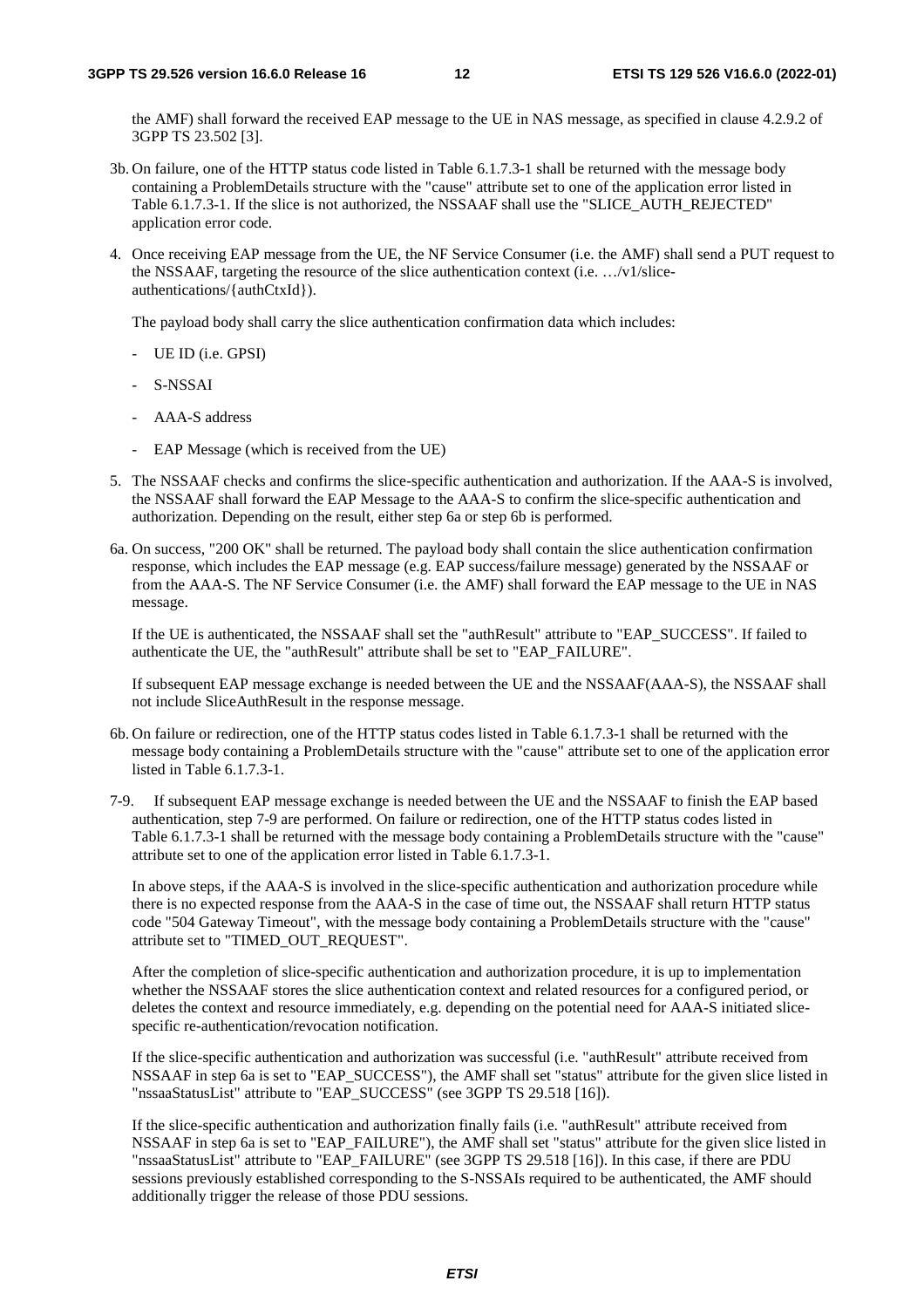If the slice-specific authentication and authorization cannot be completed, then:

- If it is due to receiving a response with HTTP status code "504 Gateway Timeout" or due to lack of response from the NSSAAF during an NSSAA procedure, the AMF may later re-initiate slice-specific authentication and authorization procedure based on its policy. The AMF should wait for a configured period before re-initiating slice-specific authentication and authorization procedure. If the retry attempts are exhausted, the AMF stops the slice-specific authentication and authorization procedure.

NOTE 1: It is recommended to limit the number of retry attempts as described in 3GPP TS 29.500 [4].

- If it is due to the UE becoming unreachable during an NSSAA procedure, the AMF stops the slice-specific authentication and authorization procedure.
- If the AMF stops the slice-specific authentication and authorization procedure (i.e. after exhausting the retry attempts or when the UE becomes unreachable), the AMF shall keep the "status" attribute set to "PENDING", for the given slice(s) listed in "nssaaStatusList" attribute (see 3GPP TS 29.518 [16]).
- NOTE 2: The AMF initiates the slice-specific authentication and authorization for S-NSSAIs in "PENDING" status at next UE uplink activity.

#### 5.2.2.3 Re-Authentication Notification

#### 5.2.2.3.1 General

The Re-Authentication Notification service operation shall be used by the NSSAAF to notify the AMF to re-initiate slice-specific authentication and authorization for a given UE, as specified in clause 4.2.9.3 of 3GPP TS 23.502 [3], and clause 16.4 of 3GPP TS 33.501 [8].

If there are two different AMFs serving the UE (e.g. the NSSAAF retrieves two different AMFs from the UDM), the NSSAAF may determine to send the re-authentication notification to both AMFs. Or, the NSSAAF may first send reauthentication notification to one of the AMF, and then send revocation notification to another AMF if EAP authentication fails in first AMF. If EAP authentication succeeds in first AMF then NSSAAF does not notify the other AMF.

The NSSAAF shall notify the NF Service Consumer (i.e. the AMF) by using the HTTP POST method as shown in Figure 5.2.2.3.1-1.



#### **Figure 5.2.2.3.1-1: Re-authentication Notification**

1. The NSSAAF shall send a POST request to the callback URI used to receiving re-authentication notification, which is either provided by the NF Service Consumer (i.e. the AMF), or retrieved from the AMF profile stored in the NRF.

 The HTTP payload body of the POST request shall contain the SliceAuthReauthNotification data structure, within which:

- the notificationType set to the SliceAuthNotificationType of "SLICE\_RE\_AUTH";
- the gpsi set to the GPSI of the given UE required to be re-authenticated;
- the snssai set to the S-NSSAI required to be re-authenticated;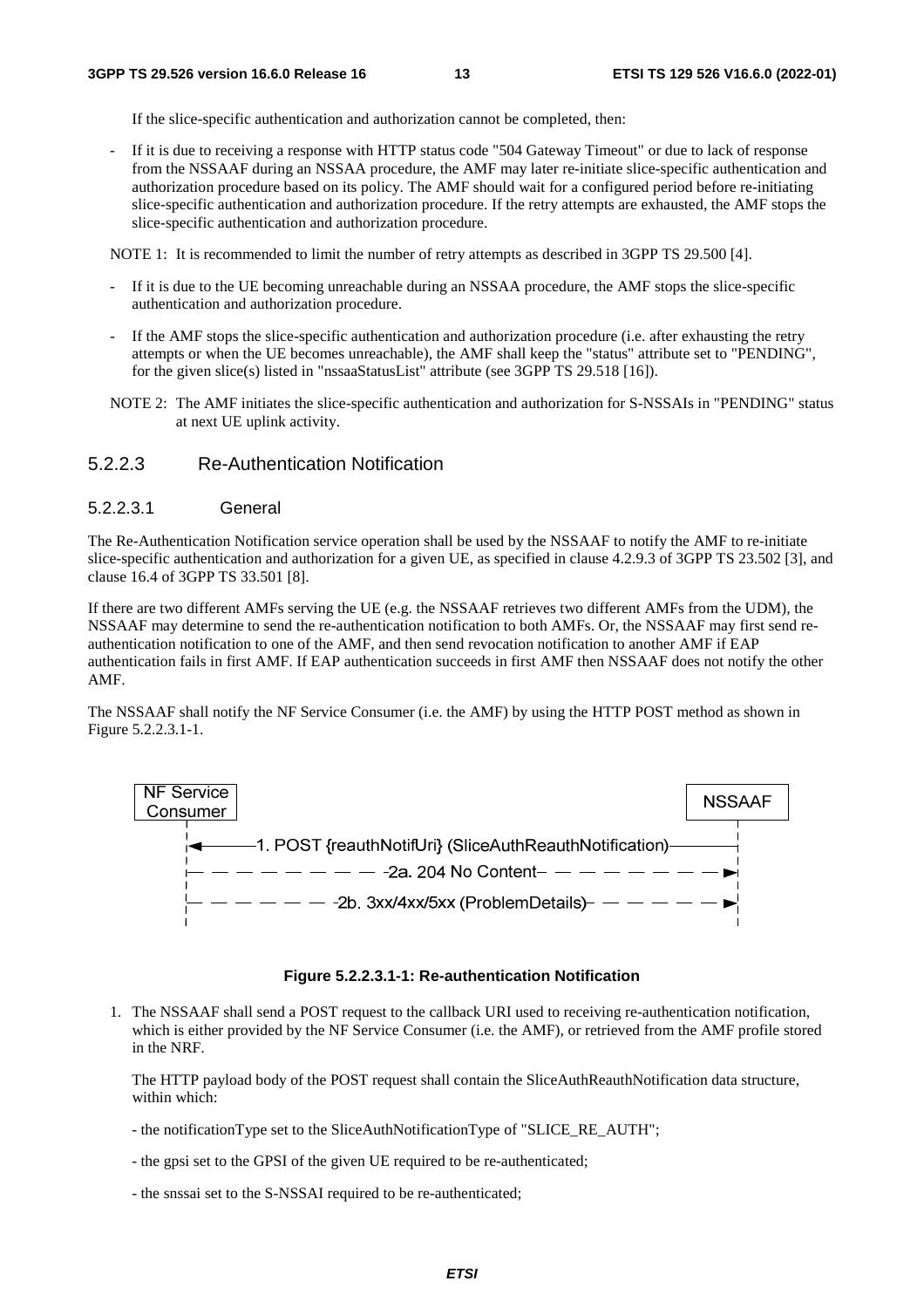- the supi set to the SUPI of the given UE required to be re-authenticated.
- NOTE: The NSSAAF can obtain the SUPI of the UE in the response of a previous Nudm\_UECM\_Get used by the NSSAAF to retrieve the AMF ID.
- 2a. On success, "204 No Content" shall be returned and the payload body of the POST response shall be empty.

After responding the request, the NF Service Consumer (i.e. the AMF) shall send NAS message to the UE to trigger re-authentication and re-authorization for the given slice.

The AMF then decides to execute the Slice-Specific Authentication and Authorization if needed as described in clause 5.2.2.2.1.

2b. On failure or redirection, one of the HTTP status code listed in Table 6.1.7.3-1 shall be returned. If the NF Service Consumer (i.e. the AMF) is not able to handle the request, but knows that another NF Service Consumer (i.e. the AMF) is able to handle it, it shall reply with an HTTP 3xx redirect error response pointing to the URI of the new NF Service Consumer (i.e. the AMF).

For a 4xx/5xx response, the message body shall contain a ProblemDetails structure with the "cause" attribute set to one of the application error listed in Table 6.1.7.3-1.

#### 5.2.2.4 Revocation Notification

#### 5.2.2.4.1 General

The Revocation Notification service operation shall be used by the NSSAAF to notify the AMF to revoke slice-specific authentication and authorization result, as specified in clause 4.2.9.4 of 3GPP TS 23.502 [3], and clause 16.5 of 3GPP TS 33.501 [8], and may trigger the AMF to release the corresponding PDU sessions associated to the indicated slice.

If there are two different AMFs serving the UE (e.g. the NSSAAF retrieves two different AMFs from the UDM), the NSSAAF may determine to send revocation notification to both AMFs.

The NSSAAF shall notify the NF Service Consumer (i.e. the AMF) by using the HTTP POST method as shown in Figure 5.2.2.4.1-1.





1. The NSSAAF shall send a POST request to the revocation notification callback URI, which is either provided by the NF Service Consumer (i.e. the AMF), or retrieved from the AMF profile stored in the NRF.

 The HTTP payload body of the POST request shall contain the SliceAuthRevocNotification data structure, within which:

- the notificationType set to the SliceAuthNotificationType of "SLICE\_REVOCATION";
- the gpsi set to the GPSI of the given UE for whom the slice-specific authorization revocation is required;
- the snssai set to the S-NSSAI for which the slice-specific authorization revocation is required;
- the supi set to the SUPI of the given UE for whom the slice-specific authorization revocation is required.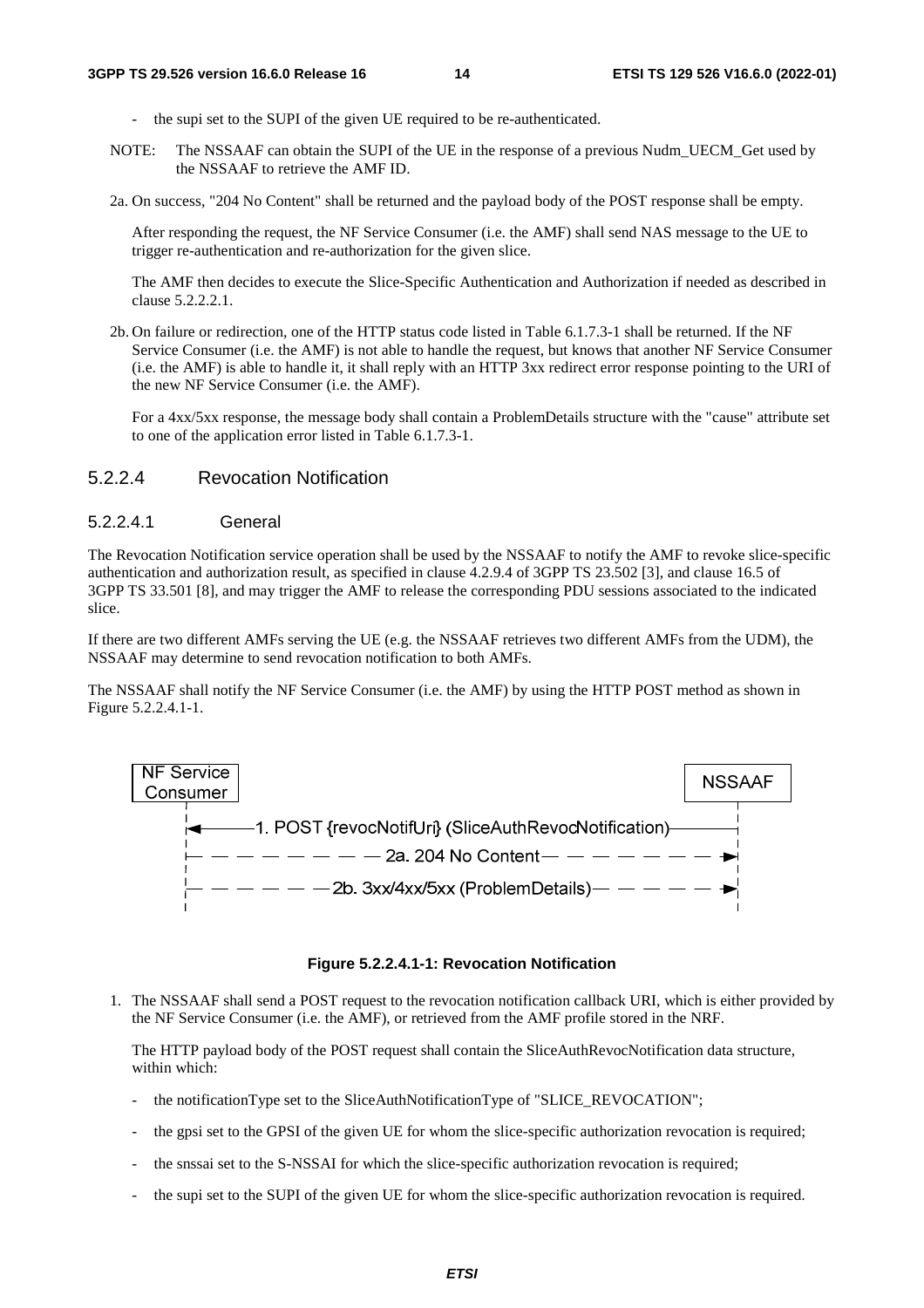- NOTE: The NSSAAF can obtain the SUPI of the UE in the response of a previous Nudm\_UECM\_Get used by the NSSAAF to retrieve the AMF ID.
- 2a. On success, "204 No Content" shall be returned and the payload body of the POST response shall be empty.

On receiving the request, the NF Service Consumer (i.e. the AMF) shall revoke the slice-specific authentication and authorization result for the given UE. If there is PDU session associated to the given slice, the AMF shall trigger the PDU session release to the SMF, with appropriate cause value.

The AMF shall remove the "status" for the given slice in "nssaaStatusList" attribute (see 3GPP TS 29.518 [16]).

2b. On failure or redirection, one of the HTTP status code listed in Table 6.1.7.3-1 shall be returned. If the NF Service Consumer (i.e. the AMF) is not able to handle the request, but knows that another NF Service Consumer (i.e. the AMF) is able to handle it, it shall reply with an HTTP 3xx redirect error response pointing to the URI of the new NF Service Consumer (i.e. the AMF).

For a 4xx/5xx response, the message body shall contain a ProblemDetails structure with the "cause" attribute set to one of the application error listed in Table 6.1.7.3-1.

# 6 API Definitions

# 6.1 Nnssaaf\_NSSAA Service API

## 6.1.1 Introduction

The Nnssaaf\_NSSAA service shall use the Nnssaaf\_NSSAA API.

The API URI of the <Service 1> API shall be:

#### **{apiRoot}/<apiName>/<apiVersion>/**

The request URIs used in HTTP request from the NF service consumer towards the NF service producer shall have the Resource URI structure defined in clause 4.4.1 of 3GPP TS 29.501 [5], i.e.:

#### **{apiRoot}/<apiName>/<apiVersion>/<apiSpecificResourceUriPart>**

with the following components:

- The {apiRoot} shall be set as described in 3GPP TS 29.501 [5].
- The <apiName> shall be "nnssaaf-nssaa".
- The  $\langle$ apiVersion $>$ shall be "v1".
- The <apiSpecificResourceUriPart> shall be set as described in clause 5.3.

### 6.1.2 Usage of HTTP

#### 6.1.2.1 General

HTTP/2, IETF RFC 7540 [11], shall be used as specified in clause 5 of 3GPP TS 29.500 [4].

HTTP/2 shall be transported as specified in clause 5.3 of 3GPP TS 29.500 [4].

The OpenAPI [6] specification of HTTP messages and content bodies for the Nnssaaf\_NSSAA API is contained in Annex A.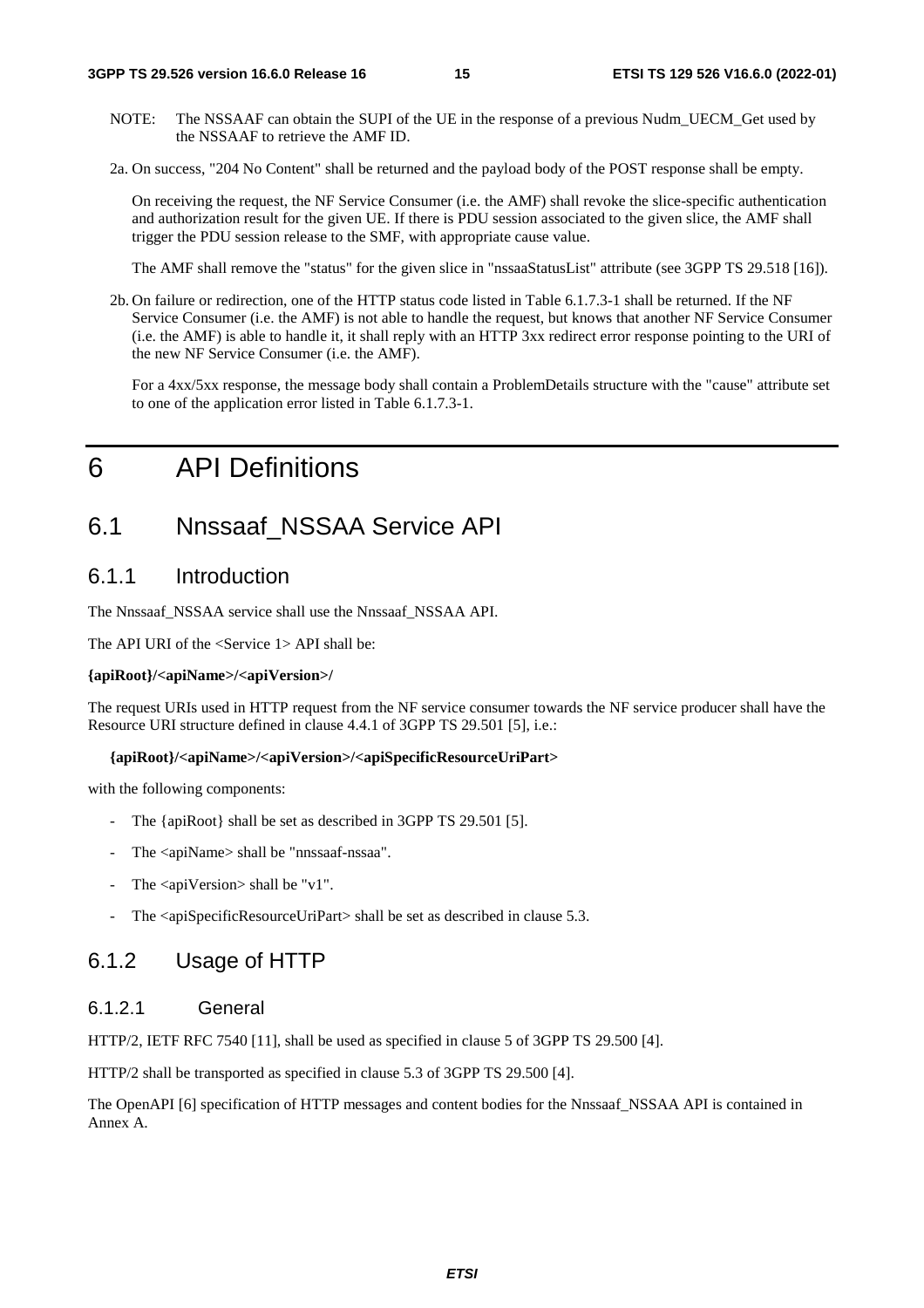#### 6.1.2.2 HTTP standard headers

#### 6.1.2.2.1 General

See clause 5.2.2 of 3GPP TS 29.500 [4] for the usage of HTTP standard headers.

#### 6.1.2.2.2 Content type

JSON, IETF RFC 8259 [12], shall be used as content type of the HTTP bodies specified in the present specification as specified in clause 5.4 of 3GPP TS 29.500 [4]. The use of the JSON format shall be signalled by the content type "application/json".

"Problem Details" JSON object shall be used to indicate additional details of the error in a HTTP response body and shall be signalled by the content type "application/problem+json", as defined in IETF RFC 7807 [13].

#### 6.1.2.3 HTTP custom headers

The mandatory HTTP custom header fields specified in clause 5.2.3.2 of 3GPP TS 29.500 [4] shall be applicable.

### 6.1.3 Resources

#### 6.1.3.1 Overview

The structure of the Resource URIs of the Nnssaaf\_NSSAA service is shown in Figure 6.1.3.1-1

#### //{apiRoot}/nnssaaf-nssaa/<apiVersion>



#### **Figure 6.1.3.1-1: Resource URI structure of the NSSAA API**

Table 6.1.3.1-1 provides an overview of the resources and applicable HTTP methods.

|  |  | Table 6.1.3.1-1: Resources and methods overview |
|--|--|-------------------------------------------------|
|--|--|-------------------------------------------------|

| Resource name                              | <b>Resource URI</b>                   | <b>HTTP</b><br>method<br>or<br>custom<br><b>loperation</b> | <b>Description</b>                                                                                                                            |
|--------------------------------------------|---------------------------------------|------------------------------------------------------------|-----------------------------------------------------------------------------------------------------------------------------------------------|
| slice-<br>lauthentications<br>(Collection) | /v1/slice-authentications             | <b>POST</b>                                                | Initiate the slice-specific<br>lauthentication and<br>authorization process by<br>providing inputs related to<br>the UE and a specific slice. |
| slice-authentication<br>(Document)         | /v1/slice-authentications/{authCtxld} | IPUT                                                       | Put the UE response from<br>the EAP process.                                                                                                  |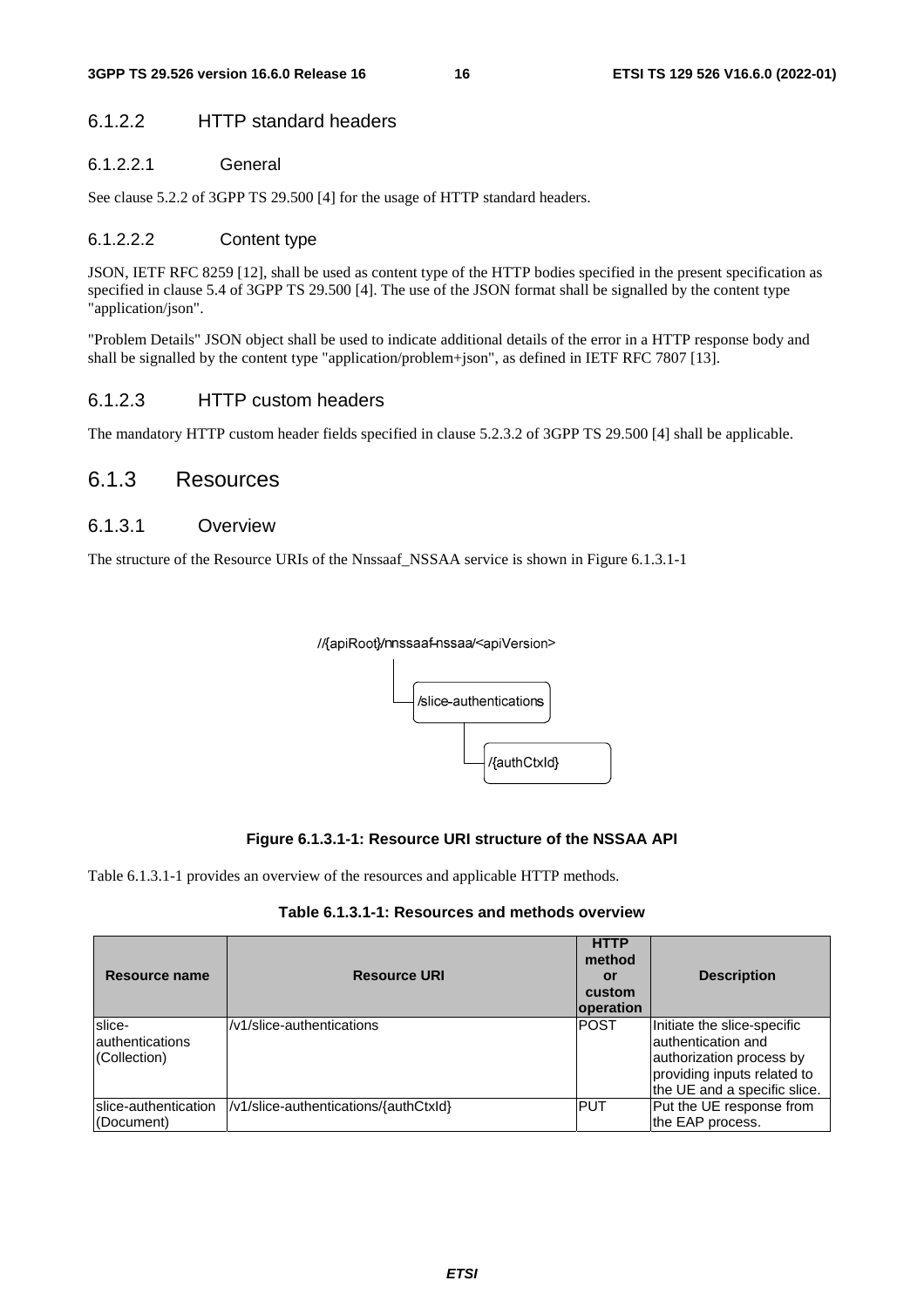#### 6.1.3.2 Resource: slice-authentications (Collection)

#### 6.1.3.2.1 Description

This resource represents a collection of the slice-authentication resources generated by the NSSAAF.

#### 6.1.3.2.2 Resource Definition

#### Resource URI: **{apiRoot}/nnssaaf-nssaa /<apiVersion>/slice-authentications**

This resource shall support the resource URI variables defined in table 6.1.3.2.2-1.

#### **Table 6.1.3.2.2-1: Resource URI variables for this resource**

| <b>Name</b> | Data type | <b>Definition</b> |
|-------------|-----------|-------------------|
| lapiRoot    | Istrina   | lSee clause 6.1.1 |
| apiVersion  | string    | See clause 6.1.1  |

#### 6.1.3.2.3 Resource Standard Methods

#### 6.1.3.2.3.1 POST

This method shall support the URI query parameters specified in table 6.1.3.2.3.1-1.

#### **Table 6.1.3.2.3.1-1: URI query parameters supported by the POST method on this resource**

| <b>Name</b> | Data type | Cardinalitv | <b>Description</b> | <b>Applicability</b> |
|-------------|-----------|-------------|--------------------|----------------------|
| ln/a        |           |             |                    |                      |

This method shall support the request data structures specified in table 6.1.3.2.3.1-2 and the response data structures and response codes specified in table 6.1.3.2.3.1-3.

#### **Table 6.1.3.2.3.1-2: Data structures supported by the POST Request Body on this resource**

| Data type            |   | Cardinalitv | <b>Description</b>                                                |
|----------------------|---|-------------|-------------------------------------------------------------------|
| <b>SliceAuthInfo</b> | M |             | Contains the GPSI, S-NSSAI, and EAP ID Response from the UE, etc. |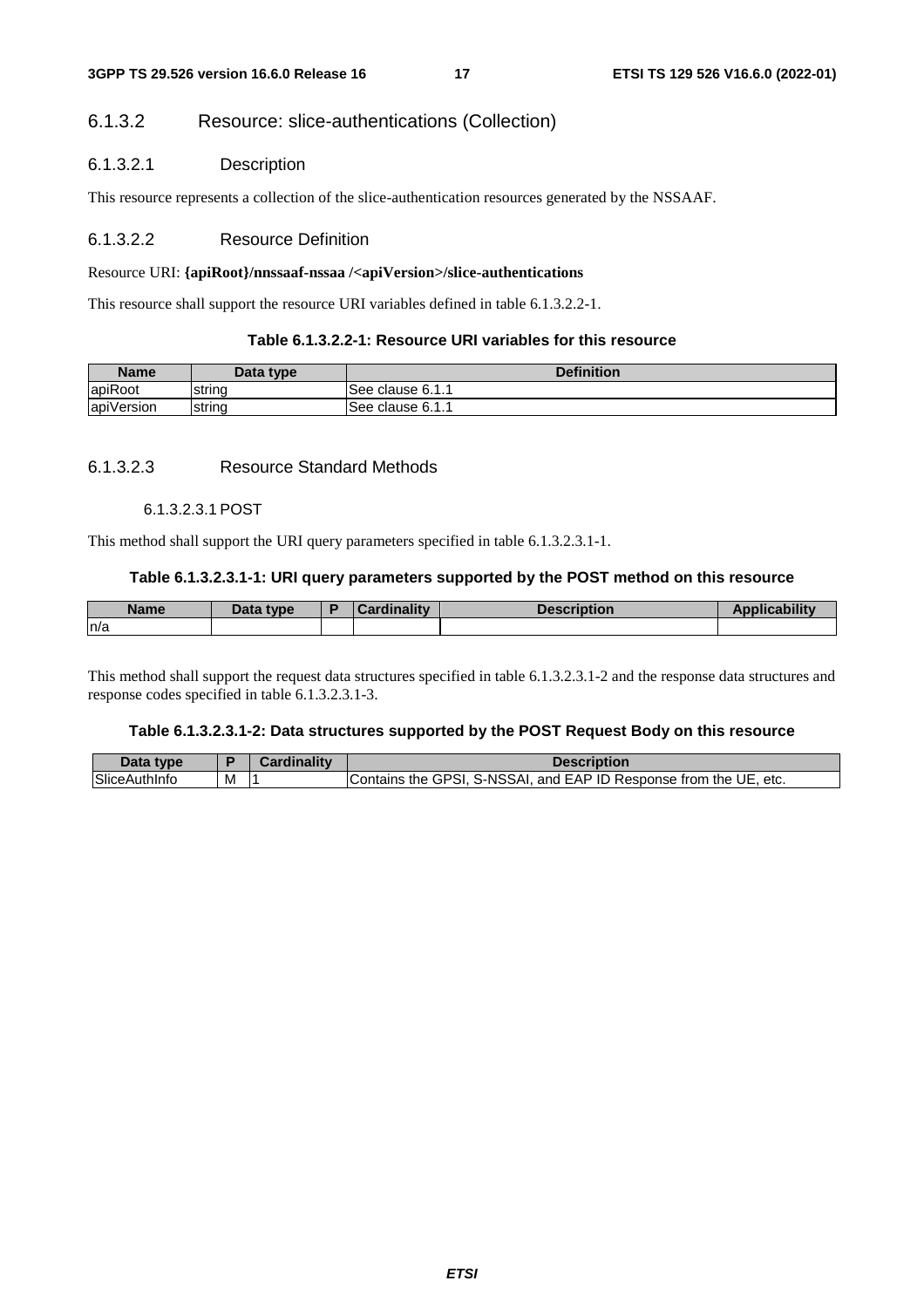|  | Table 6.1.3.2.3.1-3: Data structures supported by the  POST Response Body on this resource |  |
|--|--------------------------------------------------------------------------------------------|--|
|  |                                                                                            |  |

| Data type            | $\overline{P}$                                                                                 | <b>Cardinality</b>             | <b>Response</b>              | <b>Description</b>                                                                                                                                                                                                                                                                                                                                                                                            |  |  |  |  |
|----------------------|------------------------------------------------------------------------------------------------|--------------------------------|------------------------------|---------------------------------------------------------------------------------------------------------------------------------------------------------------------------------------------------------------------------------------------------------------------------------------------------------------------------------------------------------------------------------------------------------------|--|--|--|--|
|                      |                                                                                                |                                | codes                        |                                                                                                                                                                                                                                                                                                                                                                                                               |  |  |  |  |
| SliceAuthContext     | M                                                                                              | $\mathbf{1}$                   | $\overline{201}$<br>Created  | This case indicates the corresponding resource has been<br>created by the NSSAAF for the requested slice-specific<br>authentication and authorization, and further EAP process is<br>required.<br>The HTTP response shall include a "Location" header that<br>contains the resource URI of the created resource.                                                                                              |  |  |  |  |
| RedirectRespons<br>e | $\overline{O}$                                                                                 | 0.1                            | 307<br>Temporary<br>Redirect | Temporary redirection. The response shall include a Location<br>header field containing a different URI, or the same URI if this is<br>a redirection triggered by an SCP to the same target resource<br>via another SCP. In the former case, the URI shall be an<br>alternative URI of the resource located on an alternative service<br>instance within the same NSSAAF or NSSAAF (service) set.             |  |  |  |  |
| RedirectRespons<br>e | $\overline{O}$                                                                                 | 0.1                            | 308<br>Permanent<br>Redirect | Permanent redirection. The response shall include a Location<br>header field containing a different URI, or the same URI if this is<br>a redirection triggered by an SCP to the same target resource<br>via another SCP. In the former case, the URI shall be an<br>alternative URI of the resource located on an alternative service<br>instance within the same NSSAAF or NSSAAF (service) set.<br>(NOTE 2) |  |  |  |  |
| ProblemDetails       | O                                                                                              | 0.1                            | <b>400 Bad</b><br>Request    | This case represents the failure to start slice-specific<br>authentication and authorization because of input parameter<br>error.                                                                                                                                                                                                                                                                             |  |  |  |  |
| ProblemDetails       | $\circ$                                                                                        | 0.1                            | 403<br>Forbidden             | This case represents when the UE or the slice is not allowed to<br>be authenticated.<br>The "cause" attribute may be used to indicate one of the<br>following application errors:<br>- SLICE_AUTH_REJECTED                                                                                                                                                                                                    |  |  |  |  |
| ProblemDetails       | O                                                                                              | 0.1                            | 404 Not<br>Found             | This case represents the user or user context is not found.<br>The "cause" attribute may be used to indicate one of the<br>following application errors:<br>- CONTEXT_NOT_FOUND<br>- USER_NOT_FOUND                                                                                                                                                                                                           |  |  |  |  |
| ProblemDetails       | $\circ$                                                                                        | 0.1                            | 504<br>Gateway<br>Time out   | This case represents network error or remote peer (i.e. AAA-S)<br>error, e.g. not reachable, no response and time out.<br>The "cause" attribute may be used to indicate one of the<br>following application errors:<br>- NETWORK_FAILURE<br>- UPSTREAM_SERVER_ERROR<br>- TIME_OUT_REQUEST                                                                                                                     |  |  |  |  |
|                      |                                                                                                | 3GPP TS 29.500 [4] also apply. |                              | NOTE 1: The mandatory HTTP error status code for the POST method listed in Table 5.2.7.1-1 of                                                                                                                                                                                                                                                                                                                 |  |  |  |  |
|                      | NOTE 2: RedirectResponse may be inserted by an SCP, see clause 6.10.9.1 of 3GPP TS 29.500 [4]. |                                |                              |                                                                                                                                                                                                                                                                                                                                                                                                               |  |  |  |  |

#### **Table 6.1.3.2.3.1-4: Headers supported by the POST method on this resource**

| <b>Name</b> | Data type | <b>Cardinality</b> | <b>Description</b> |
|-------------|-----------|--------------------|--------------------|
| ln/a        |           |                    |                    |

# **Table 6.1.3.2.3.1-5: Headers supported by the 201 response code on this resource**

| <b>Name</b> | Data type | Е | <b>Cardinality</b> | <b>Description</b>                                                                                                       |
|-------------|-----------|---|--------------------|--------------------------------------------------------------------------------------------------------------------------|
| Location    | URI       | M |                    | URI of created resource for the slice<br>lauthentication context.<br>The URI structure is defined in clause<br>6.1.3.3.1 |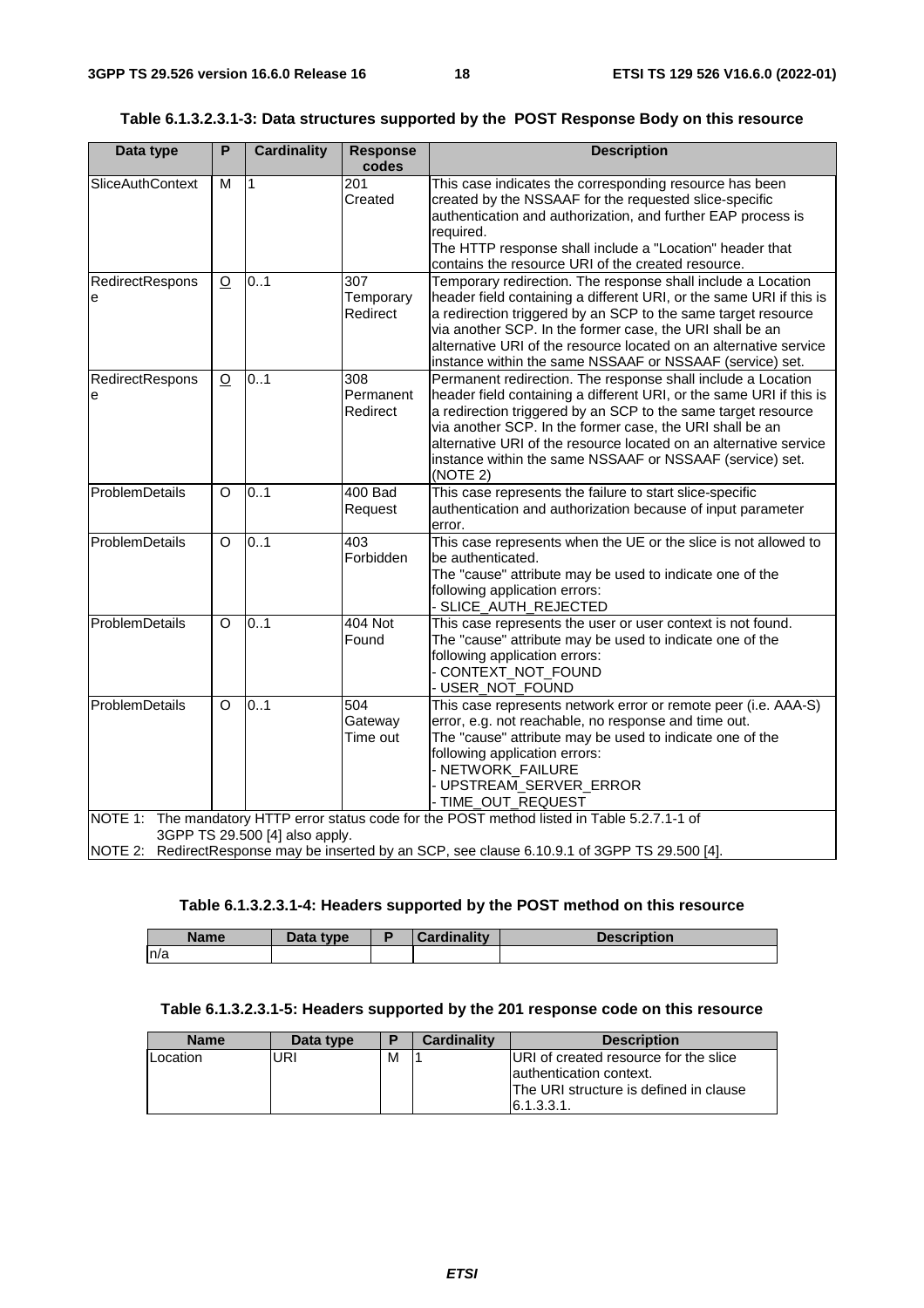| <b>Name</b> | <b>Resource name</b> | <b>HTTP</b> method<br>or custom<br>operation | Link<br>parameter(s) | <b>Description</b> |
|-------------|----------------------|----------------------------------------------|----------------------|--------------------|
| n/a         |                      |                                              |                      |                    |

#### **Table 6.1.3.2.3.1-6: Links supported by the 201 Response Code on this endpoint**

#### **Table 6.1.3.2.3.1-7: Headers supported by the 307 Response Code on this endpoint**

| <b>Name</b> | Data type | E | <b>Cardinality</b> | <b>Description</b>                                                                                                                                                                                     |
|-------------|-----------|---|--------------------|--------------------------------------------------------------------------------------------------------------------------------------------------------------------------------------------------------|
| Location    | string    | M |                    | URI pointing to the resource of another NF service producer<br>to which the request should be sent.<br>Or the same URI, if a request is redirected to the same target<br>resource via a different SCP. |

#### **Table 6.1.3.2.3.1-8: Headers supported by the 308 Response Code on this endpoint**

| <b>Name</b>     | Data type |   | <b>Cardinality</b> | <b>Description</b>                                                                                                                                                                                      |
|-----------------|-----------|---|--------------------|---------------------------------------------------------------------------------------------------------------------------------------------------------------------------------------------------------|
| <b>Location</b> | string    | M |                    | URI pointing to the resource of another NF service producer<br>to which the request should be sent.<br>Or the same URI, if a request is redirected to the same target<br>Iresource via a different SCP. |

#### 6.1.3.2.4 Resource Custom Operations

There is no Resource Custom Operations in the current version of this API.

#### 6.1.3.3 Resource: slice-authentication (Document)

#### 6.1.3.3.1 Description

The sub-resource "slice-authentication" is generated by the NSSAAF. This subresource should not persist after the slice-specific authentication and authorization process finishes.

#### 6.1.3.3.2 Resource Definition

#### Resource URI: **{apiRoot}/nnssaaf-nssaa/<apiVersion>/slice-authentications/{authCtxId}**

This resource shall support the resource URI variables defined in table 6.1.3.3.2-1.

#### **Table 6.1.3.3.2-1: Resource URI variables for this resource**

| <b>Name</b> | Data type | <b>Definition</b>                                                         |  |  |  |
|-------------|-----------|---------------------------------------------------------------------------|--|--|--|
| lapiRoot    | string    | See clause 6.1.1                                                          |  |  |  |
| apiVersion  | string    | ISee clause 6.1.1                                                         |  |  |  |
| lauthCtxld  | string    | The slice authentication context ID, which is of data type SliceAuthCtxId |  |  |  |
|             |           | Idefined in clause 6.1.6.3.2.                                             |  |  |  |

#### 6.1.3.3.3 Resource Standard Methods

#### 6.1.3.3.3.1 PUT

This method shall support the URI query parameters specified in table 6.1.3.3.3.1-1.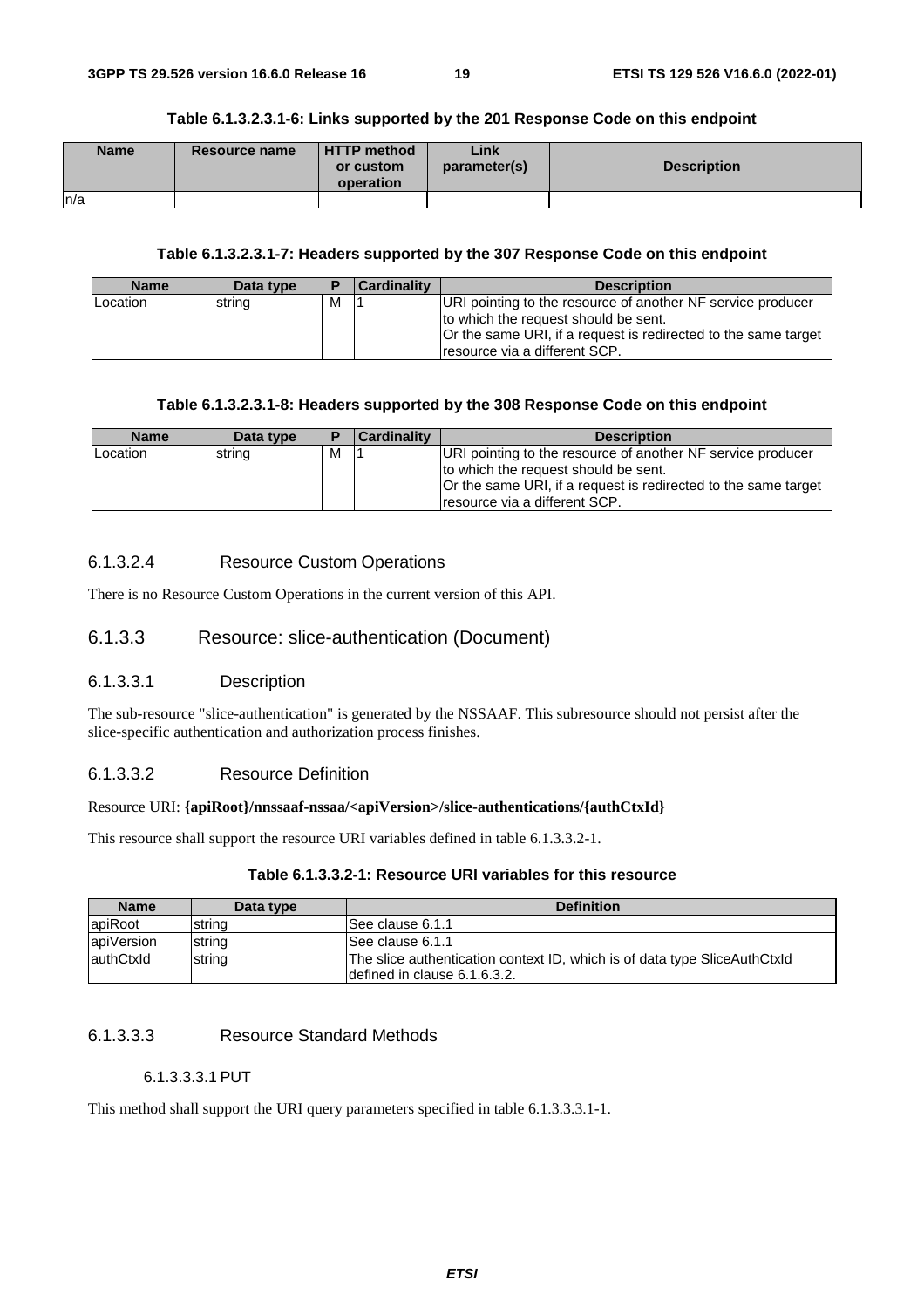#### **Table 6.1.3.3.3.1-1: URI query parameters supported by the PUT method on this resource**

| <b>Name</b> | Data type | <b>Cardinality</b> | <b>Description</b> | <b>Applicability</b> |
|-------------|-----------|--------------------|--------------------|----------------------|
| n/a         |           |                    |                    |                      |

This method shall support the request data structures specified in table 6.1.3.3.3.1-2 and the response data structures and response codes specified in table 6.1.3.3.3.1-3.

#### **Table 6.1.3.3.3.1-2: Data structures supported by the PUT Request Body on this resource**

| Data type               |   | <b>Cardinality</b> | <b>Description</b>                                                    |
|-------------------------|---|--------------------|-----------------------------------------------------------------------|
| <b>SliceAuthConfirm</b> | м |                    | Contains the EAP message generated by the UE and provided to the AMF. |
| lationData              |   |                    |                                                                       |

#### **Table 6.1.3.3.3.1-3: Data structures supported by the PUT Response Body on this resource**

| Data type                         | P        | <b>Cardinality</b> | <b>Response</b><br>codes                  | <b>Description</b>                                                                                                                                                                                                                                                                                                                                                                                            |
|-----------------------------------|----------|--------------------|-------------------------------------------|---------------------------------------------------------------------------------------------------------------------------------------------------------------------------------------------------------------------------------------------------------------------------------------------------------------------------------------------------------------------------------------------------------------|
| SliceAuthConfirm<br>ationResponse | M        | $\mathbf{1}$       | 200 OK                                    | This case indicates that the NSSAAF has performed the slice-<br>specific authentication. The response body shall contain the<br>result of the slice-specific authentication and authorization.                                                                                                                                                                                                                |
| RedirectRespons<br>e              | $\circ$  | 0.1                | $\overline{307}$<br>Temporary<br>Redirect | Temporary redirection. The response shall include a Location<br>header field containing a different URI, or the same URI if this is<br>a redirection triggered by an SCP to the same target resource<br>via another SCP. In the former case, the URI shall be an<br>alternative URI of the resource located on an alternative service<br>instance within the same NSSAAF or NSSAAF (service) set.<br>(NOTE 2) |
| RedirectRespons<br>e              | $\circ$  | 0.1                | 308<br>Permanent<br>Redirect              | Permanent redirection. The response shall include a Location<br>header field containing a different URI, or the same URI if this is<br>a redirection triggered by an SCP to the same target resource<br>via another SCP. In the former case, the URI shall be an<br>alternative URI of the resource located on an alternative service<br>instance within the same NSSAAF or NSSAAF (service) set.<br>(NOTE 2) |
| ProblemDetails                    | $\circ$  | 0.1                | 400 Bad<br>Request                        | This case represents a slice-specific authentication failure<br>because of input parameter error. This indicates that the<br>NSSAAF was not able to process the slice-specific<br>authentication.                                                                                                                                                                                                             |
| ProblemDetails                    | $\Omega$ | 0.1                | 403<br>Forbidden                          | This case represents when the UE or the slice is not allowed to<br>be authenticated.<br>The "cause" attribute may be used to indicate one of the<br>following application errors:<br>- SLICE_AUTH_REJECTED                                                                                                                                                                                                    |
| ProblemDetails                    | $\circ$  | 0.1                | 404 Not<br>Found                          | This case represents the UE or UE related context is not found.<br>The "cause" attribute may be used to indicate one of the<br>following application errors:<br>- CONTEXT_NOT_FOUND<br>- USER_NOT_FOUND                                                                                                                                                                                                       |
| ProblemDetails                    | $\circ$  | 01                 | 504<br>Gateway<br>Time out                | This case represents network error or remote peer (i.e. AAA-S)<br>error, e.g. not reachable, no response when time out.<br>The "cause" attribute may be used to indicate one of the<br>following application errors:<br>- NETWORK FAILURE<br>- UPSTREAM_SERVER_ERROR<br>- TIMED_OUT_REQUEST                                                                                                                   |
| also apply.                       |          |                    |                                           | NOTE 1: The mandatory HTTP error status code for the PUT method listed in Table 5.2.7.1-1 of 3GPP TS 29.500 [4]<br>NOTE 2: RedirectResponse may be inserted by an SCP, see clause 6.10.9.1 of 3GPP TS 29.500 [4].                                                                                                                                                                                             |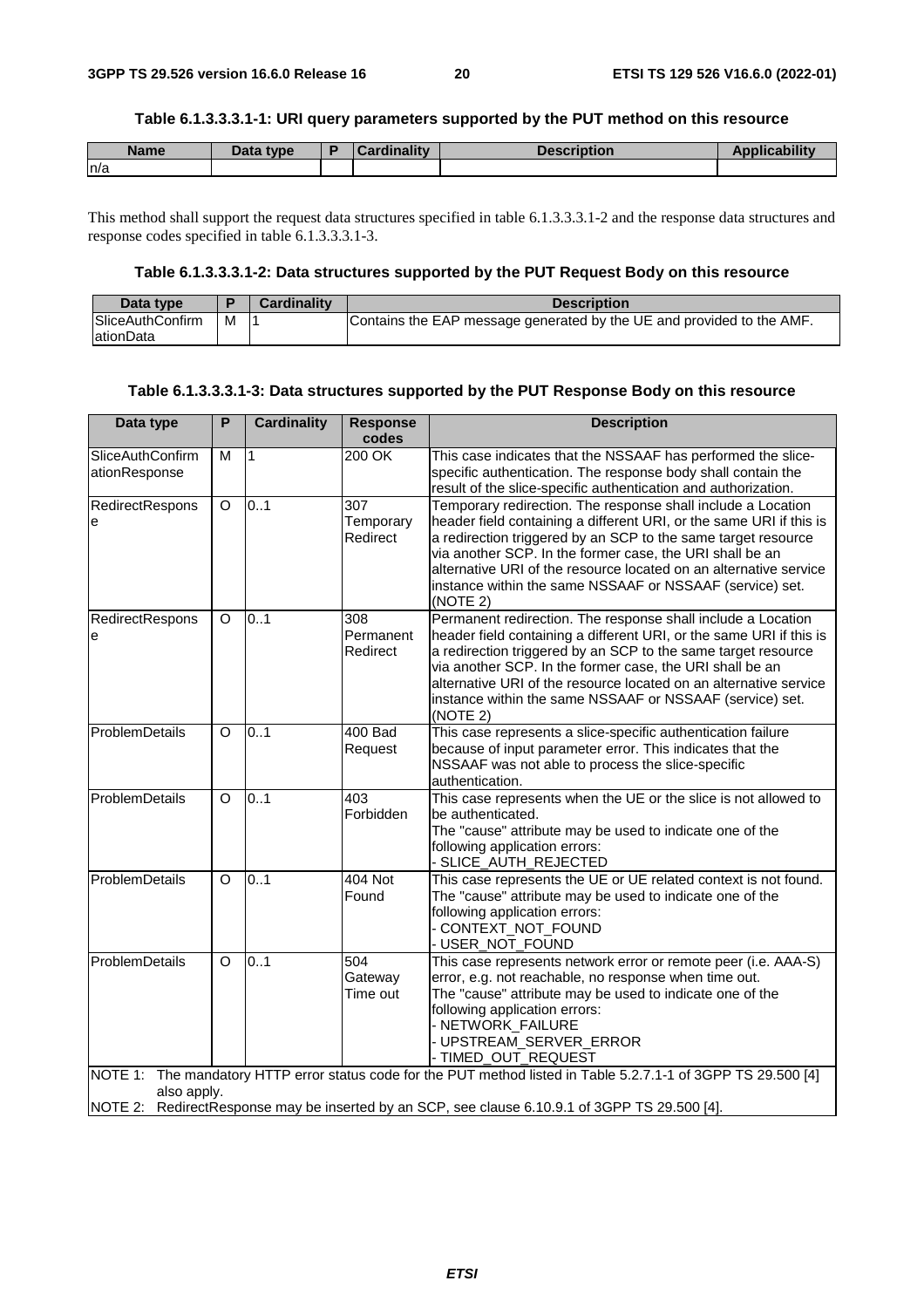#### **Table 6.1.3.3.3.1-4: Headers supported by the PUT method on this resource**

| <b>Name</b> | Data type | <b>Cardinality</b> | <b>Description</b> |
|-------------|-----------|--------------------|--------------------|
| In/a        |           |                    |                    |

#### **Table 6.1.3.3.3.1-5: Headers supported by the 200 response code on this resource**

| <b>Name</b> | Data type | ь | <b>Cardinality</b> | <b>Description</b> |
|-------------|-----------|---|--------------------|--------------------|
| ln/a        |           |   |                    |                    |

#### **Table 6.1.3.3.3.1-6: Links supported by the 200 Response Code on this endpoint**

| <b>Name</b> | Resource name | <b>HTTP</b> method<br>or custom<br>operation | ∟ink<br>parameter(s) | <b>Description</b> |
|-------------|---------------|----------------------------------------------|----------------------|--------------------|
| In/a        |               |                                              |                      |                    |

#### **Table 6.1.3.3.3.1-7: Headers supported by the 307 Response Code on this endpoint**

| <b>Name</b> | Data type | Ð | <b>Cardinality</b> | <b>Description</b>                                                                                                                                                                                      |
|-------------|-----------|---|--------------------|---------------------------------------------------------------------------------------------------------------------------------------------------------------------------------------------------------|
| Location    | string    | M |                    | URI pointing to the resource of another NF service producer<br>to which the request should be sent.<br>Or the same URI, if a request is redirected to the same target<br>Iresource via a different SCP. |

#### **Table 6.1.3.3.3.1-8: Headers supported by the 308 Response Code on this endpoint**

| <b>Name</b> | Data type | Ð | <b>Cardinality</b> | <b>Description</b>                                                                                                                                                                                      |
|-------------|-----------|---|--------------------|---------------------------------------------------------------------------------------------------------------------------------------------------------------------------------------------------------|
| Location    | string    | м |                    | URI pointing to the resource of another NF service producer<br>to which the request should be sent.<br>Or the same URI, if a request is redirected to the same target<br>Iresource via a different SCP. |

#### 6.1.3.3.4 Resource Custom Operations

There is no Resource Custom Operations in the current version of this API.

# 6.1.4 Custom Operations without associated resources

#### 6.1.4.1 Overview

There is no Custom Operation in the current version of this API.

### 6.1.5 Notifications

#### 6.1.5.1 General

Notifications shall comply to clause 6.2 of 3GPP TS 29.500 [4] and clause 4.6.2.3 of 3GPP TS 29.501 [5].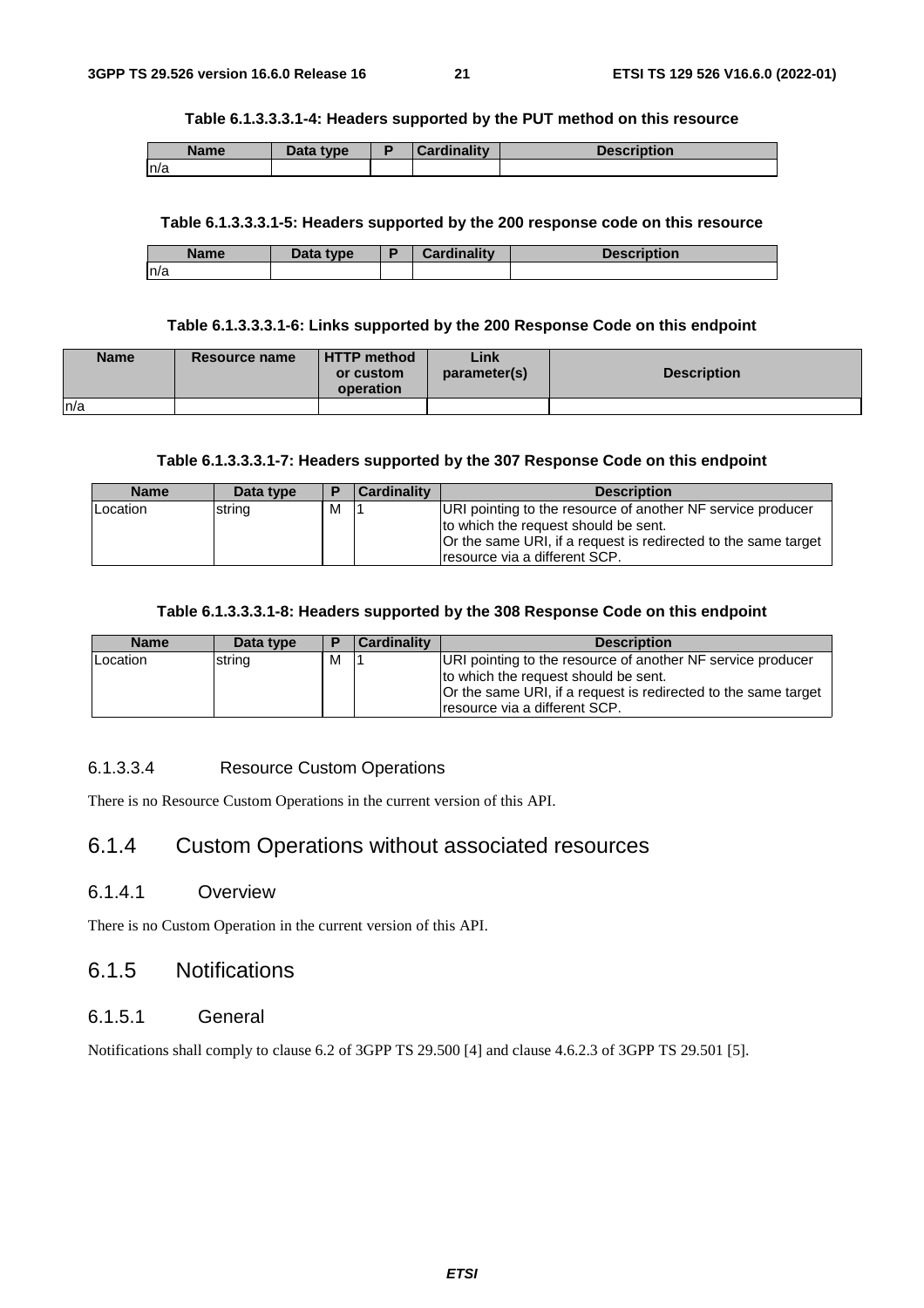| <b>Notification</b>               | <b>Resource URI</b>                                                      | <b>HTTP</b><br>method or<br>custom<br>operation | <b>Description</b><br>(service operation) |
|-----------------------------------|--------------------------------------------------------------------------|-------------------------------------------------|-------------------------------------------|
| Re-authentication<br>Notification | {reauthNotifUri}<br>(NF Service Consumer provided callback<br>reference) | <b>POST</b>                                     | Re-authentication<br>Notification         |
| Revocation<br>Notification        | {revocNotifUri}<br>(NF Service Consumer provided callback<br>reference)  | <b>POST</b>                                     | Revocation<br>Notification                |

#### **Table 6.1.5.1-1: Notifications overview**

### 6.1.5.2 Re-authentication Notification

#### 6.1.5.2.1 Description

The Re-authentication Notification is used by the NSSAAF to trigger the NF Service Consumer (i.e. the AMF) to reinitiate slice-specific authentication and authorization for a given UE.

#### 6.1.5.2.2 Target URI

The Notification URI **"{reauthNotifUri}"** shall be used with the resource URI variables defined in table 6.1.5.2.2-1.

#### **Table 6.1.5.2.2-1: Resource URI variables for this resource**

| Name                           | .                                                                                                       |
|--------------------------------|---------------------------------------------------------------------------------------------------------|
| .<br>hNotifUri<br><b>Ireau</b> | ≅URI.<br>URI<br>) carries the<br>re-authentication<br>which<br>tormatted as<br>notification<br>∵ trinoٽ |

#### 6.1.5.2.3 Standard Methods

#### 6.1.5.2.3.1 POST

This method shall support the request data structures specified in table 6.1.5.2.3.1-1 and the response data structures and response codes specified in table 6.1.5.2.3.1-1.

#### **Table 6.1.5.2.3.1-2: Data structures supported by the POST Request Body on this resource**

| Data type                           |   | <b>Cardinality</b> | <b>Description</b>                                       |
|-------------------------------------|---|--------------------|----------------------------------------------------------|
| <b>ISliceAuthReauthNotification</b> | M |                    | <b>SliceAuthReauthNotification which carries the re-</b> |
|                                     |   |                    | lauthentication notification for a given UE.             |

#### **Table 6.1.5.2.3.1-3: Data structures supported by the POST Response Body on this resource**

|       | Data type                                                                                                                |  | Cardinality | <b>Response</b><br>codes | <b>Description</b> |  |
|-------|--------------------------------------------------------------------------------------------------------------------------|--|-------------|--------------------------|--------------------|--|
| In/a  |                                                                                                                          |  |             |                          |                    |  |
| NOTE: | The mandatory HTTP error status codes for the POST method listed in Table 5.2.7.1-1 of<br>3GPP TS 29.500 [4] also apply. |  |             |                          |                    |  |

### 6.1.5.3 Revocation Notification

#### 6.1.5.3.1 Description

The Revocation Notification is used by the NSSAAF to trigger the NF Service Consumer (i.e. the AMF) to revoke the slice-specific authentication and authorization result for a given UE.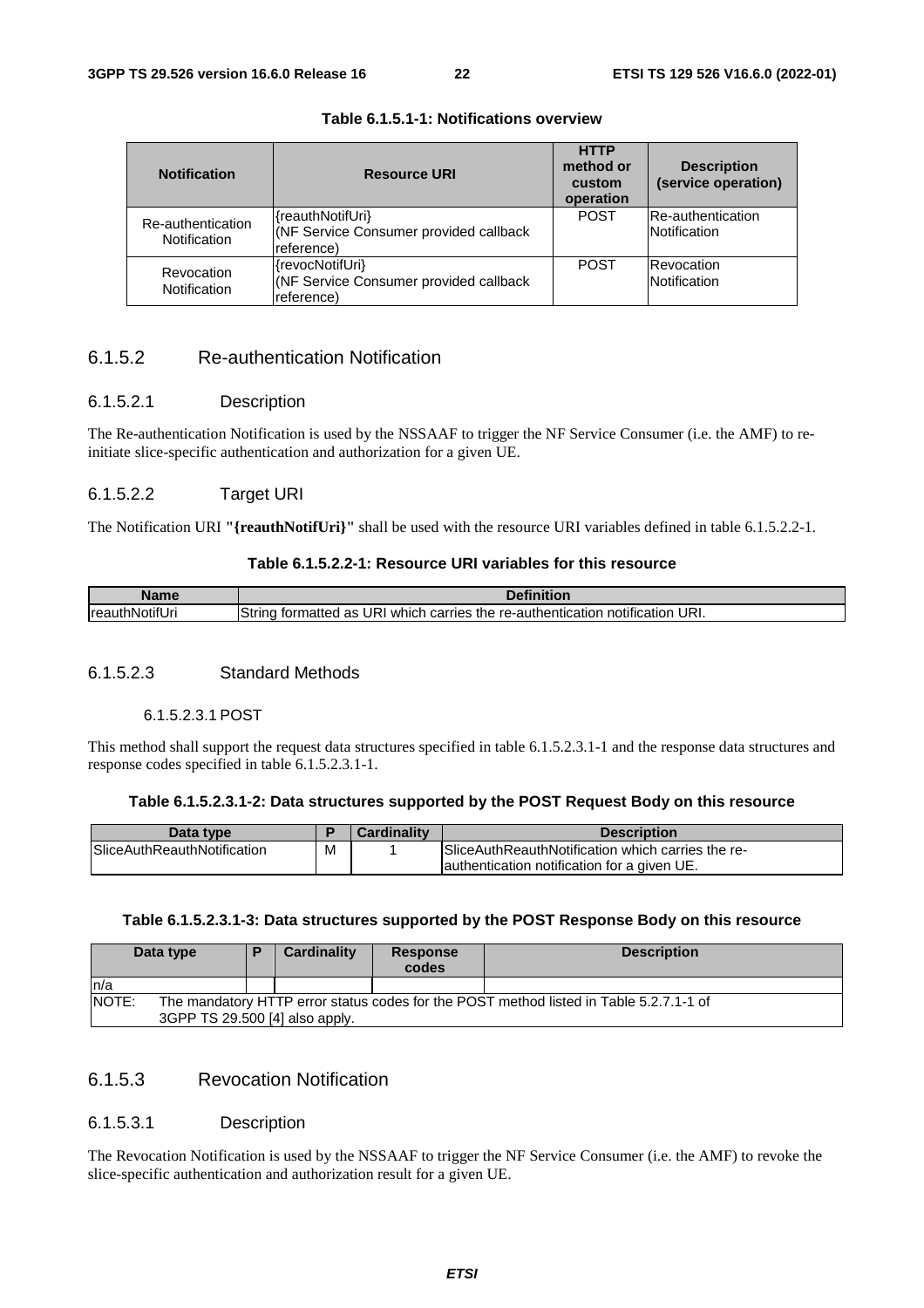#### 6.1.5.3.2 Target URI

The Notification URI **"{revocNotifUri}"** shall be used with the resource URI variables defined in table 6.1.5.3.2-1.

#### **Table 6.1.5.3.2-1: Resource URI variables for this resource**

| Name                  | Definition                                                                                           |
|-----------------------|------------------------------------------------------------------------------------------------------|
| <b>IrevocNotifUri</b> | URI.<br>String<br>' JR'<br>carries<br>which<br>revocation<br>tormatted<br>the<br>notification<br>as. |

#### 6.1.5.3.3 Standard Methods

#### 6.1.5.3.3.1 POST

This method shall support the request data structures specified in table 6.1.5.3.3.1-1 and the response data structures and response codes specified in table 6.1.5.3.3.1-2.

#### **Table 6.1.5.3.3.1-1: Data structures supported by the POST Request Body on this resource**

| Data type                         |   | <b>Cardinality</b> | <b>Description</b>                                              |
|-----------------------------------|---|--------------------|-----------------------------------------------------------------|
| <b>SliceAuthRevocNotification</b> | М |                    | SliceAuthNotification which carries the revocation notification |
|                                   |   |                    | lfor a given UE.                                                |

#### **Table 6.1.5.3.3.1-2: Data structures supported by the POST Response Body on this resource**

|              | Data type                                                                                                                | Ð | Cardinality | <b>Response</b><br>codes | <b>Description</b> |  |
|--------------|--------------------------------------------------------------------------------------------------------------------------|---|-------------|--------------------------|--------------------|--|
| ln/a         |                                                                                                                          |   |             |                          |                    |  |
| <b>NOTE:</b> | The mandatory HTTP error status codes for the POST method listed in Table 5.2.7.1-1 of<br>3GPP TS 29.500 [4] also apply. |   |             |                          |                    |  |

# 6.1.6 Data Model

#### 6.1.6.1 General

This clause specifies the application data model supported by the API.

Table 6.1.6.1-1 specifies the data types defined for the Nnssaaf service based interface protocol.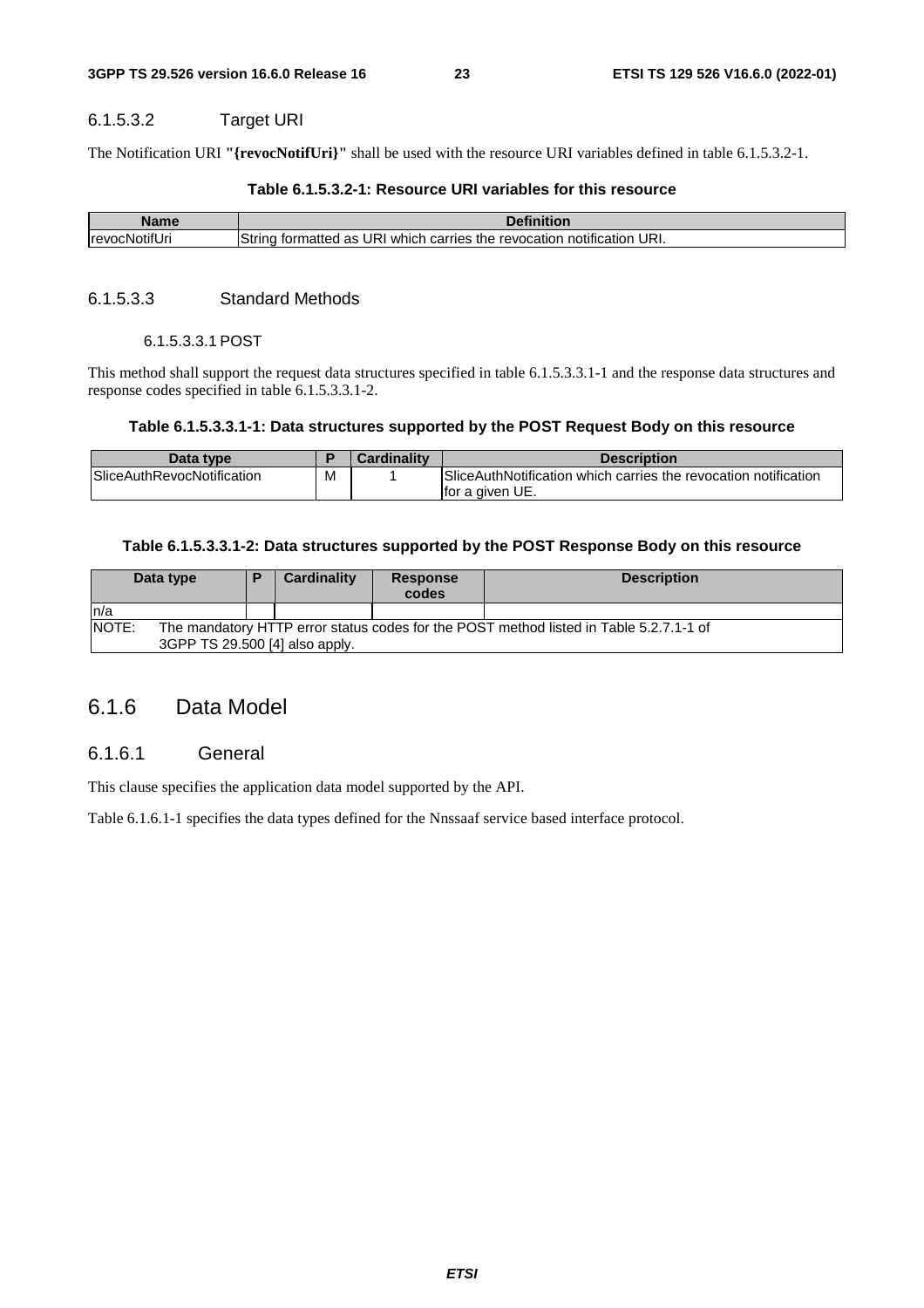| Data type                         | <b>Clause</b><br>defined | <b>Description</b>                       | <b>Applicability</b> |
|-----------------------------------|--------------------------|------------------------------------------|----------------------|
| SliceAuthInfo                     | 6.1.6.2.2                | Contains the GPSI, S-NSSAI, EAP ID       |                      |
|                                   |                          | Response, etc.                           |                      |
| <b>SliceAuthContext</b>           | 6.1.6.2.3                | Contains the information of the          |                      |
|                                   |                          | resource created for slice-specific      |                      |
|                                   |                          | authentication and authorization.        |                      |
| SliceAuthConfirmationData         | 6.1.6.2.4                | Contains the EAP message from the        |                      |
|                                   |                          | UE for EAP process.                      |                      |
| SliceAuthConfirmationResponse     | 6.1.6.2.5                | Contains the slice-specific              |                      |
|                                   |                          | authentication and authorization result  |                      |
|                                   |                          | lfrom the NSSAAF to the UE.              |                      |
| SliceAuthReauthNotification       | 6.1.6.2.6                | Contains the re-authentication           |                      |
|                                   |                          | notification for slice-specific          |                      |
|                                   |                          | authentication and authorization.        |                      |
| <b>SliceAuthRevocNotification</b> | 6.1.6.2.7                | Contains the revocation notification for |                      |
|                                   |                          | slice-specific authentication and        |                      |
|                                   |                          | authorization.                           |                      |
| SliceAuthCxtld                    | 6.1.6.3.2                | Contains the resource ID of slice        |                      |
|                                   |                          | authentication context.                  |                      |
| EapMessage                        | 6.1.6.3.2                | Contains the string formatted EAP        |                      |
|                                   |                          | message.                                 |                      |
| SliceNotificationType             | 6.1.6.3.3                | Notification type of slice-specification |                      |
|                                   |                          | authentication and authorization.        |                      |

#### **Table 6.1.6.1-1: Nnssaaf specific Data Types**

Table 6.1.6.1-2 specifies data types re-used by the Nnssaaf service based interface protocol from other specifications, including a reference to their respective specifications and when needed, a short description of their use within the Nnssaaf service based interface.

| Table 6.1.6.1-2: Nnssaaf re-used Data Types |  |  |  |  |
|---------------------------------------------|--|--|--|--|
|---------------------------------------------|--|--|--|--|

| Data type             | <b>Reference</b>                      | <b>Comments</b>                                       | Applicability |
|-----------------------|---------------------------------------|-------------------------------------------------------|---------------|
| <b>ProblemDetails</b> |                                       | 3GPP TS 29.571 [10] Common Data Type used in response |               |
|                       |                                       | bodies                                                |               |
| RedirectResponse      | 3GPP TS 29.571 [10] Redirect Response |                                                       |               |
| Gpsi                  | I3GPP TS 29.571 [10] IGPSI            |                                                       |               |
| Snssai                | 3GPP TS 29.571 [10] S-NSSAI           |                                                       |               |
| AuthStatus            |                                       | 3GPP TS 29.571 [10] Slice Authentication Status       |               |
| Supi                  | 3GPP TS 29.571 [10] SUPI of the UE    |                                                       |               |

#### 6.1.6.2 Structured data types

The following clause defines the structures to be used in resource representations.

#### 6.1.6.2.1 Introduction

This clause defines the structures to be used in resource representations.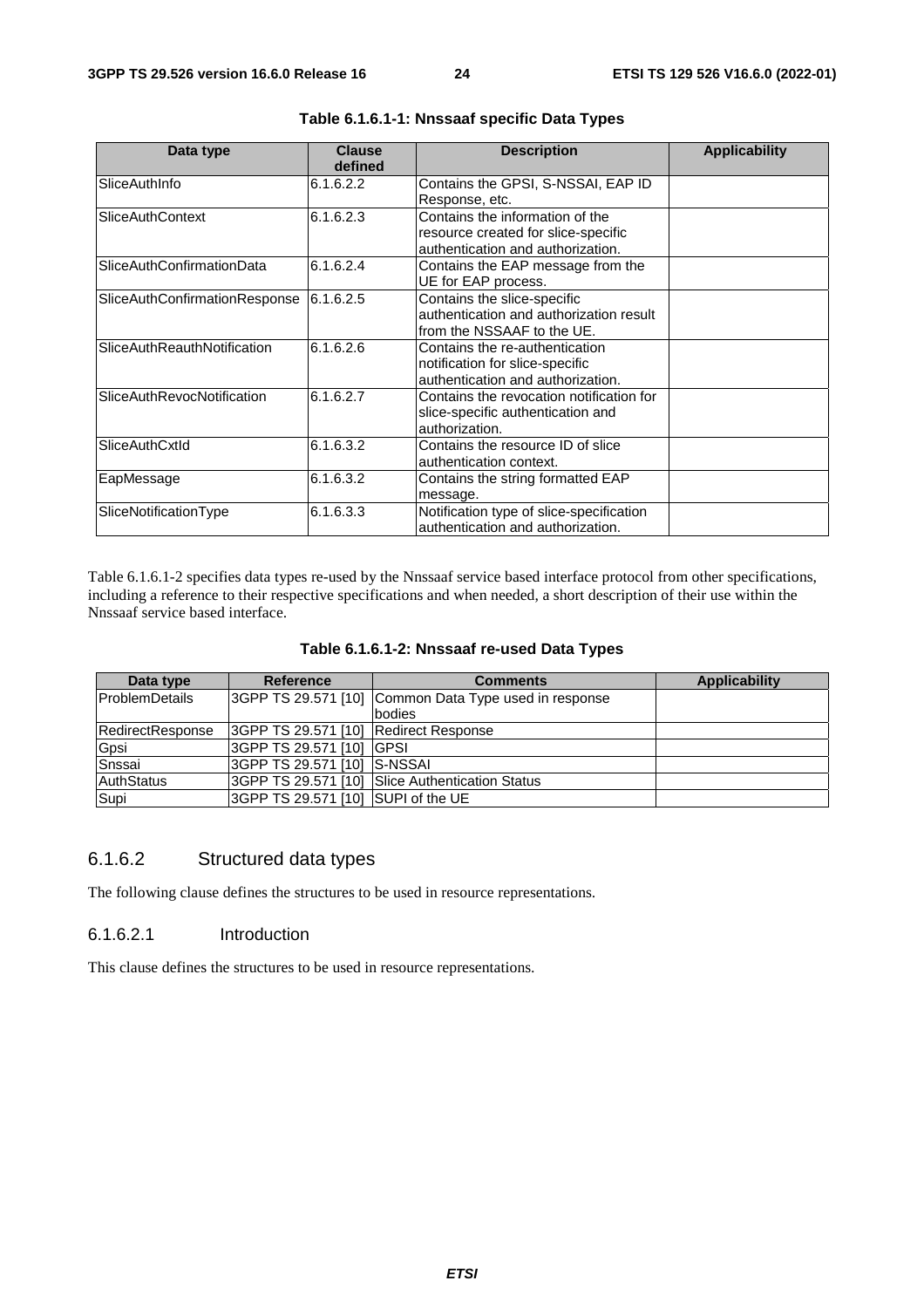### 6.1.6.2.2 Type: SliceAuthInfo

| <b>Attribute name</b> | Data type    | Р | <b>Cardinality</b> | <b>Description</b>                                                                                                                                                                                       | <b>Applicability</b> |
|-----------------------|--------------|---|--------------------|----------------------------------------------------------------------------------------------------------------------------------------------------------------------------------------------------------|----------------------|
| igpsi                 | Gpsi         | M |                    | Contains the GPSI of the UE.                                                                                                                                                                             |                      |
| snssai                | Snssai       | М |                    | Contains the S-NSSAI for authentication.                                                                                                                                                                 |                      |
| eapIdRsp              | EapMessage   | М |                    | Contains the EAP ID Responses message<br>lfrom the UE.                                                                                                                                                   |                      |
| amfinstanceld         | Nflnstanceld | O | 101                | This IE may be present, if the AMF<br>determines to provide the re-<br>authentication/revocation notification URI<br>lto the NSSAAF.<br>When present, it shall contain the NF<br>Instance Id of the AMF. |                      |
| reauthNotifUri        | Uri          | O | 0.1                | This IE may be present, e.g. if the AMF<br>determines the UE with low mobility<br>characteristic.<br>When present, it shall contain the re-<br>authentication notification URI.                          |                      |
| revocNotifUri         | Uri          | O | 0.1                | This IE may be present, e.g. if the AMF<br>determines the UE with low mobility<br>characteristic.<br>When present, it shall contain the<br>revocation notification URI.                                  |                      |

#### **Table 6.1.6.2.2-1: Definition of type SliceAuthInfo**

#### 6.1.6.2.3 Type: SliceAuthContext

#### **Table 6.1.6.2.3-1: Definition of type SliceAuthContext**

| <b>Attribute name</b> | Data type             |   | Cardinality | <b>Description</b>                                                                                              | <b>Applicability</b> |
|-----------------------|-----------------------|---|-------------|-----------------------------------------------------------------------------------------------------------------|----------------------|
| gpsi                  | Gpsi                  | м |             | Contains the GPSI of the UE.                                                                                    |                      |
| snssai                | Snssai                | M |             | Contains the S-NSSAI for authentication.                                                                        |                      |
| lauthCtxld            | <b>SliceAuthCtxId</b> | м |             | Indicates the resource ID uniquely<br>identifying the slice authentication context,<br>generated by the NSSAAF. |                      |
| leapMessage           | EapMessage            | М |             | Contains the EAP message to be sent to<br>the UE.                                                               |                      |

### 6.1.6.2.4 Type: SliceAuthConfirmationData

#### **Table 6.1.6.2.4-1: Definition of type SliceAuthConfirmationData**

| <b>Attribute name</b> | Data type  | n | <b>Cardinality</b> | <b>Description</b>                                | Applicability |
|-----------------------|------------|---|--------------------|---------------------------------------------------|---------------|
| gpsi                  | Gpsi       | M |                    | Contains the GPSI of the UE.                      |               |
| Isnssai               | Snssai     | M |                    | Contains the S-NSSAI for authentication.          |               |
| eapMessage            | EapMessage | м |                    | Contains the EAP message received from<br>the UE. |               |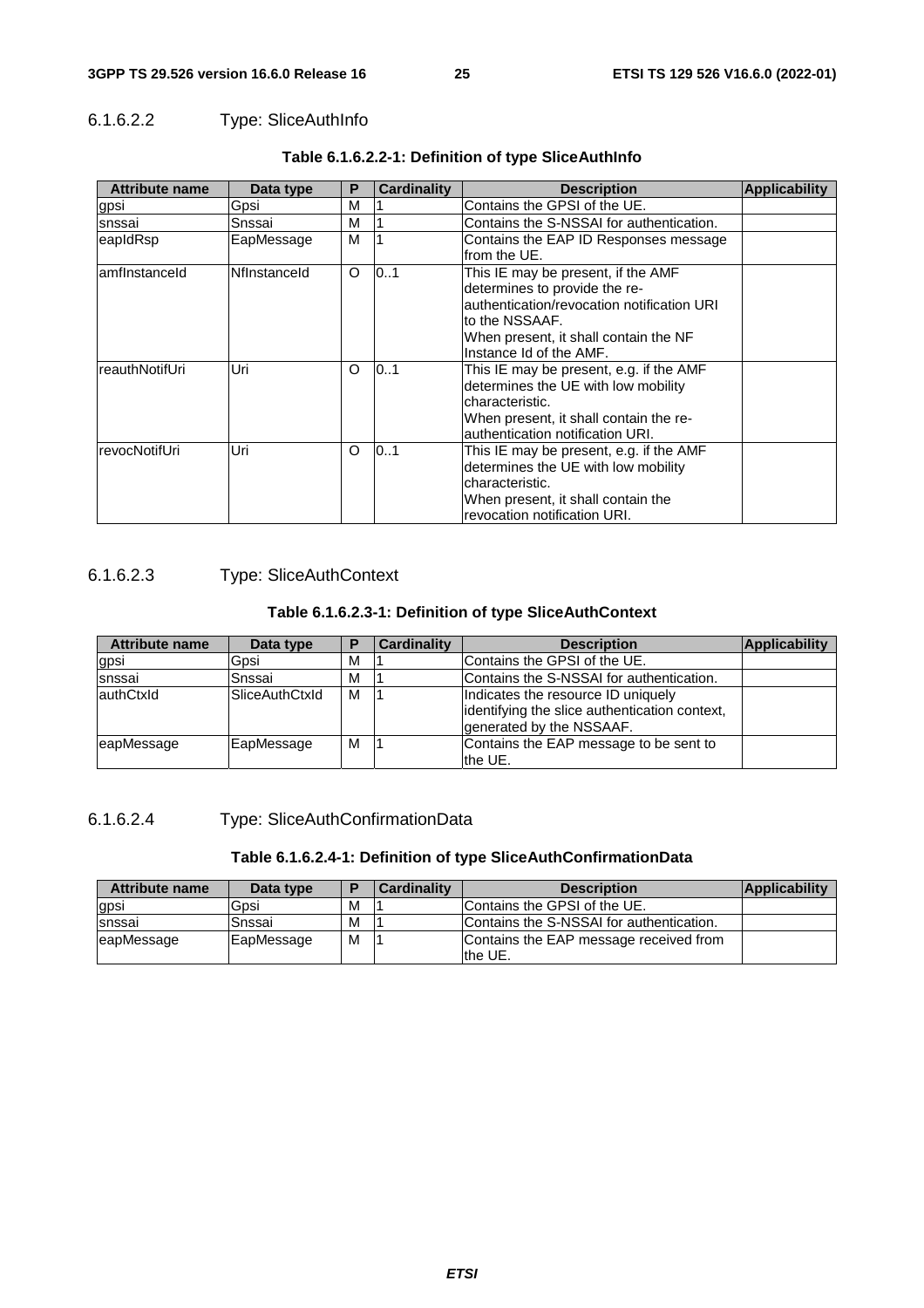### 6.1.6.2.5 Type: SliceAuthConfirmationResponse

| <b>Attribute name</b> | Data type         |   | <b>Cardinality</b> | <b>Description</b>                                                                                    | Applicability |
|-----------------------|-------------------|---|--------------------|-------------------------------------------------------------------------------------------------------|---------------|
| gpsi                  | Gpsi              | М |                    | Contains the GPSI of the UE.                                                                          |               |
| snssai                | Snssai            | M |                    | Contains the S-NSSAI for authentication.                                                              |               |
| eapMessage            | EapMessage        | М |                    | Contains the EAP success/failure message<br>lneeds to be sent to the UE.                              |               |
| lauthResult           | <b>AuthStatus</b> | O | 101                | When present, it shall indicate the result of<br>slice-specific authentication and<br>lauthorization. |               |

#### **Table 6.1.6.2.5-1: Definition of type SliceAuthConfirmationResponse**

### 6.1.6.2.6 Type: SliceAuthReauthNotification

### **Table 6.1.6.2.6-1: Definition of type SliceAuthReauthNotification**

| <b>Attribute name</b> | Data type               | D | <b>Cardinality</b> | <b>Description</b>                        | Applicability |
|-----------------------|-------------------------|---|--------------------|-------------------------------------------|---------------|
| notificationType      | <b>SliceAuthNotific</b> | м |                    | Indicate the type of slice authentication |               |
|                       | ationType               |   |                    | Inotification.                            |               |
| gpsi                  | Gpsi                    | М |                    | Contains the GPSI of the UE.              |               |
| snssai                | Snssai                  | м |                    | Contains the S-NSSAI for authentication.  |               |
| supi                  | Supi                    | C | 101                | This IE should be sent by the NSSAAF to   |               |
|                       |                         |   |                    | the AMF, if available.                    |               |

### 6.1.6.2.7 Type: SliceAuthRevocNotification

### **Table 6.1.6.2.7-1: Definition of type SliceAuthRevocNotification**

| <b>Attribute name</b> | Data type                            |   | <b>Cardinality</b> | <b>Description</b>                                                | <b>Applicability</b> |
|-----------------------|--------------------------------------|---|--------------------|-------------------------------------------------------------------|----------------------|
| notificationType      | <b>SliceAuthNotific</b><br>ationType | м |                    | Indicate the type of slice authentication<br>Inotification.       |                      |
| gpsi                  | Gpsi                                 | M |                    | Contains the GPSI of the UE.                                      |                      |
| snssai                | Snssai                               | M |                    | Contains the S-NSSAI for authentication.                          |                      |
| supi                  | Supi                                 | C | 101                | This IE should be sent by the NSSAAF to<br>the AMF. if available. |                      |

# 6.1.6.3 Simple data types and enumerations

### 6.1.6.3.1 Introduction

This clause defines simple data types and enumerations that can be referenced from data structures defined in the previous clauses.

### 6.1.6.3.2 Simple data types

The simple data types defined in table 6.1.6.3.2-1 shall be supported.

| <b>Type Name</b> | <b>Type Definition</b> | <b>Description</b>                                            | <b>Applicability</b> |
|------------------|------------------------|---------------------------------------------------------------|----------------------|
| SliceAuthCtxId   | string                 | The resource ID uniquely identifying the slice authentication |                      |
|                  |                        | context, generated by the NSSAAF.                             |                      |
| EapMessage       | string                 | The EAP packet is encoded using base64 (see                   |                      |
|                  |                        | IETF RFC 4648 [14]) and represented as a String.              |                      |
|                  |                        | Format: base64                                                |                      |

#### **Table 6.1.6.3.2-1: Simple data types**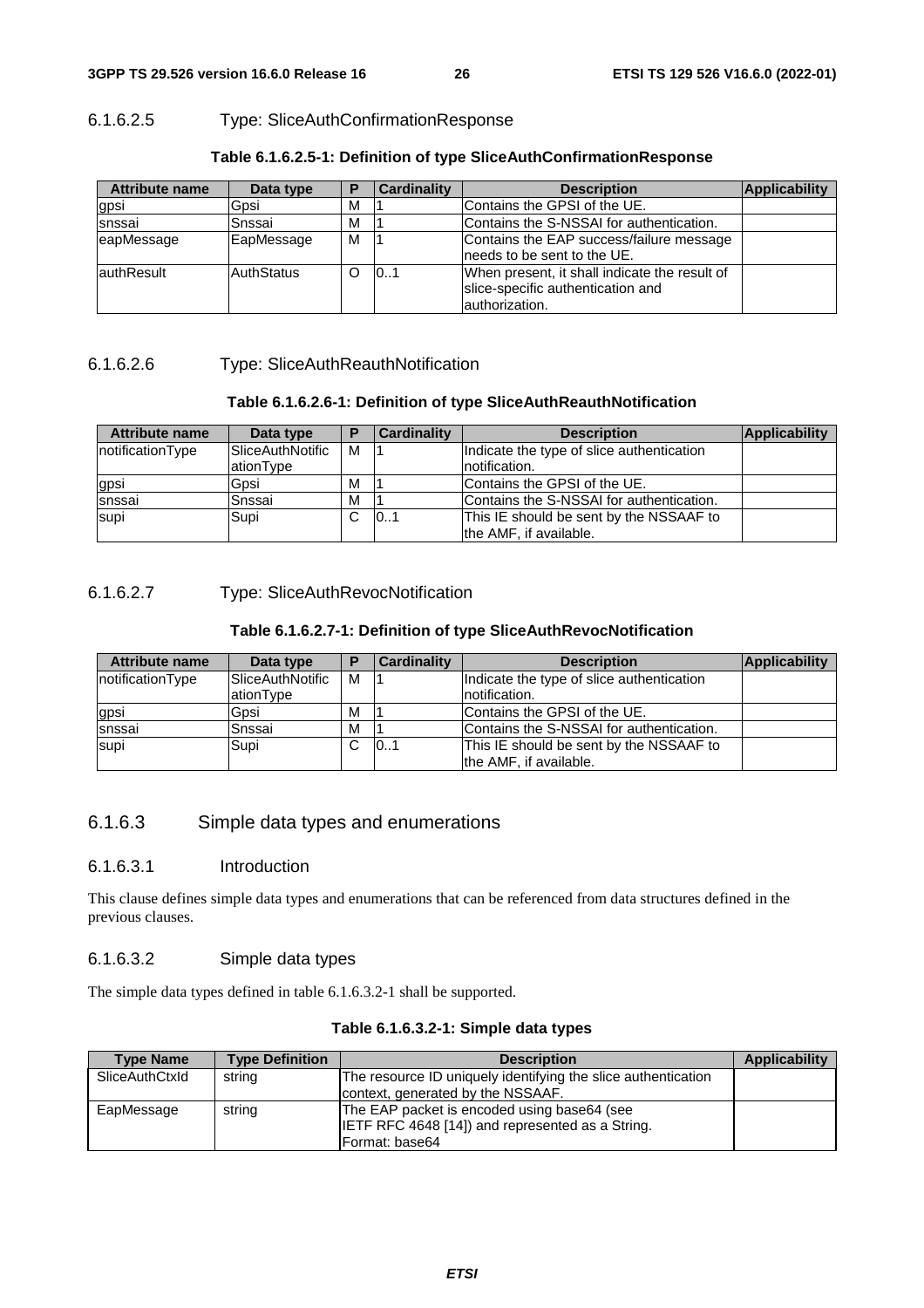#### 6.1.6.3.3 Enumeration: SliceAuthNotificationType

The enumeration SliceAuthNotificationType represents the notification type of slice-specific authentication and authorization. It shall comply with the provisions defined in table 6.1.6.3.3-1.

| Table 6.1.6.3.3-1: Enumeration SliceAuthNotificationType |  |  |  |  |  |
|----------------------------------------------------------|--|--|--|--|--|
|----------------------------------------------------------|--|--|--|--|--|

| <b>Enumeration value</b> | <b>Description</b>                                                                                               | <b>Applicability</b> |
|--------------------------|------------------------------------------------------------------------------------------------------------------|----------------------|
| SLICE RE AUTH            | This value is used to indicate the re-authentication is needed                                                   |                      |
| SLICE REVOCATION         | This value is used to indicate the previous slice-specific<br>authentication and authorization shall be revoked. |                      |

#### 6.1.6.4 Data types describing alternative data types or combinations of data types

There is no alternative data types defined in this specification.

#### 6.1.6.5 Binary data

There is no binary data type defined in this specification.

# 6.1.7 Error Handling

#### 6.1.7.1 General

For the Nnssaaf NSSAA API, HTTP error responses shall be supported as specified in clause 4.8 of 3GPP TS 29.501 [5]. Protocol errors and application errors specified in table 5.2.7.2-1 of 3GPP TS 29.500 [4] shall be supported for an HTTP method if the corresponding HTTP status codes are specified as mandatory for that HTTP method in table 5.2.7.1-1 of 3GPP TS 29.500 [4].

In addition, the requirements in the following clauses are applicable for the Nnssaaf NSSAA API.

#### 6.1.7.2 Protocol Errors

No specific procedures for the Nnssaaf\_NSSAA service are specified.

#### 6.1.7.3 Application Errors

The application errors defined for the Nnssaaf\_NSSAA service are listed in Table 6.1.7.3-1.

| <b>Application Error</b>   | <b>HTTP status</b><br>code | <b>Description</b>                                                                                                                                                                  |
|----------------------------|----------------------------|-------------------------------------------------------------------------------------------------------------------------------------------------------------------------------------|
| <b>RESOURCE TEMP MOVED</b> | 307 Temporary<br>Redirect  | Indicates that the NSSAAF is not able to handle the request,<br>but points to the URI of another NSSAAF.                                                                            |
| RESOURCE_MOVED             | 308 Permanent<br>Redirect  | Indicates that the NSSAAF is not able to handle the request,<br>but points to the URI of another NSSAAF.                                                                            |
| SLICE AUTH REJECTED        | 1403 Forbidden             | The user cannot be authenticated, e.g. authentication request<br>rejected by the AAA-S.                                                                                             |
| CONTEXT_NOT_FOUND          | 404 Not Found              | The NSSAAF cannot find the resource corresponding to the<br>URI provided by the NF Service Consumer, i.e. the resource<br>identified by the authCtxId does not exist in the NSSAAF. |
| USER NOT FOUND             | 404 Not Found              | The user does not exist in the HPLMN.                                                                                                                                               |
| UPSTREAM SERVER ERROR      | 504 Gateway<br>Timeout     | Error happens in reaching the remote peer (i.e. the AAA-S).                                                                                                                         |
| <b>INETWORK FAILURE</b>    | 504 Gateway<br>Timeout     | The request is rejected due to a network problem.                                                                                                                                   |
| TIMED OUT REQUEST          | 504 Gateway<br>Timeout     | No response is received from the remote peer (i.e. the AAA-S)<br>when time out.                                                                                                     |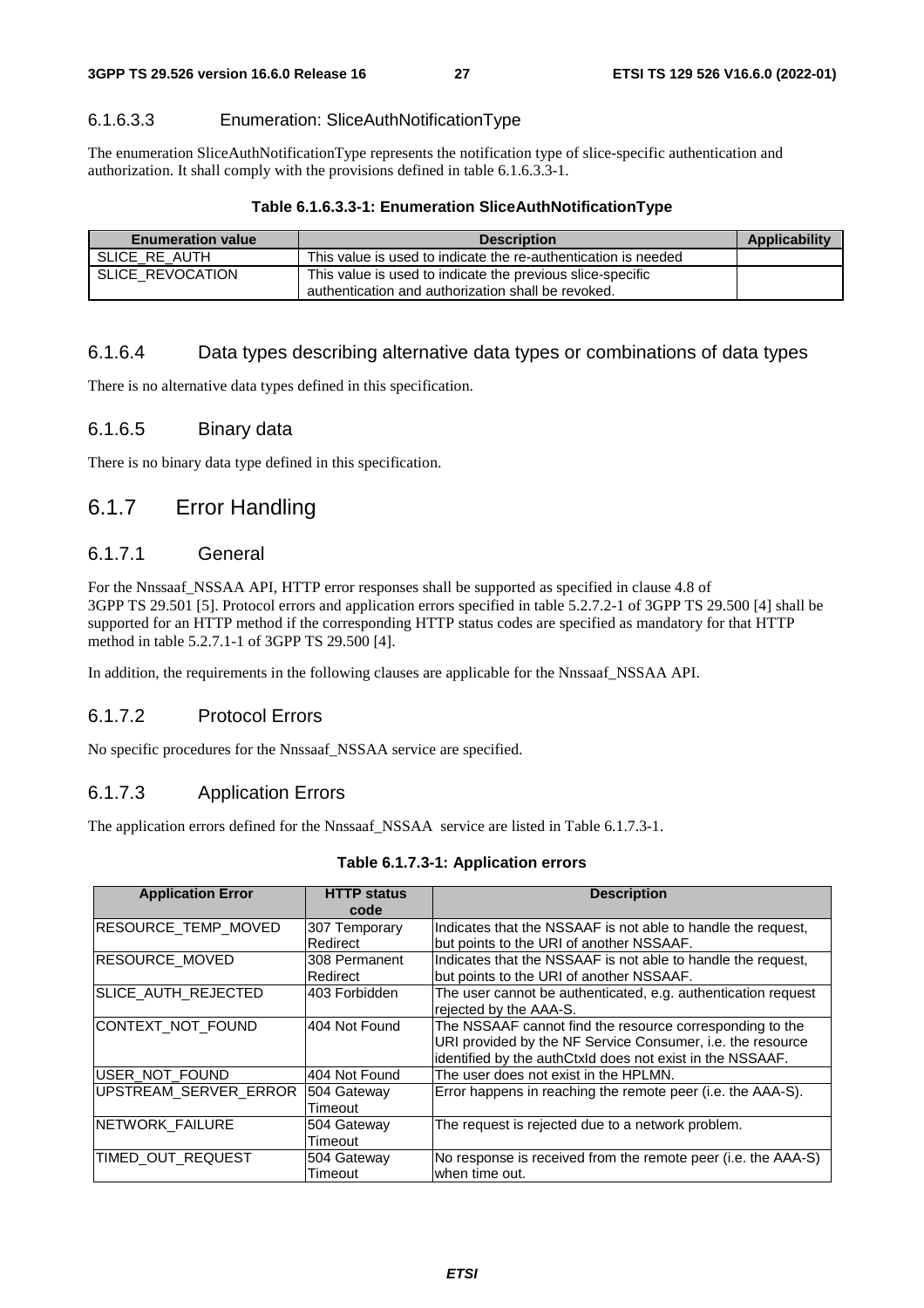# 6.1.8 Feature negotiation

The optional features in table 6.1.8-1 are defined for the Nnssaaf\_NSSAA API. They shall be negotiated using the extensibility mechanism defined in clause 6.6 of 3GPP TS 29.500 [4].

#### **Table 6.1.8-1: Supported Features**

| <b>Feature number</b> | Feature Name | <b>Description</b> |
|-----------------------|--------------|--------------------|
|                       |              |                    |

# 6.1.9 Security

As indicated in 3GPP TS 33.501 [8] and 3GPP TS 29.500 [4], the access to the Nnssaaf\_NSSAA API may be authorized by means of the OAuth2 protocol (see IETF RFC 6749 [9]), based on local configuration, using the "Client Credentials" authorization grant, where the NRF (see 3GPP TS 29.510 [10]) plays the role of the authorization server.

If OAuth2 is used, an NF Service Consumer, prior to consuming services offered by the Nnssaaf\_NSSAA API, shall obtain a "token" from the authorization server, by invoking the Access Token Request service, as described in 3GPP TS 29.510 [10], clause 5.4.2.2.

NOTE: When multiple NRFs are deployed in a network, the NRF used as authorization server is the same NRF that the NF Service Consumer used for discovering the Nnssaaf\_NSSAA service.

The Nnssaaf NSSAA API defines a single scope "nnssaaf-nssaa" for the entire service, and it does not define any additional scopes at resource or operation level.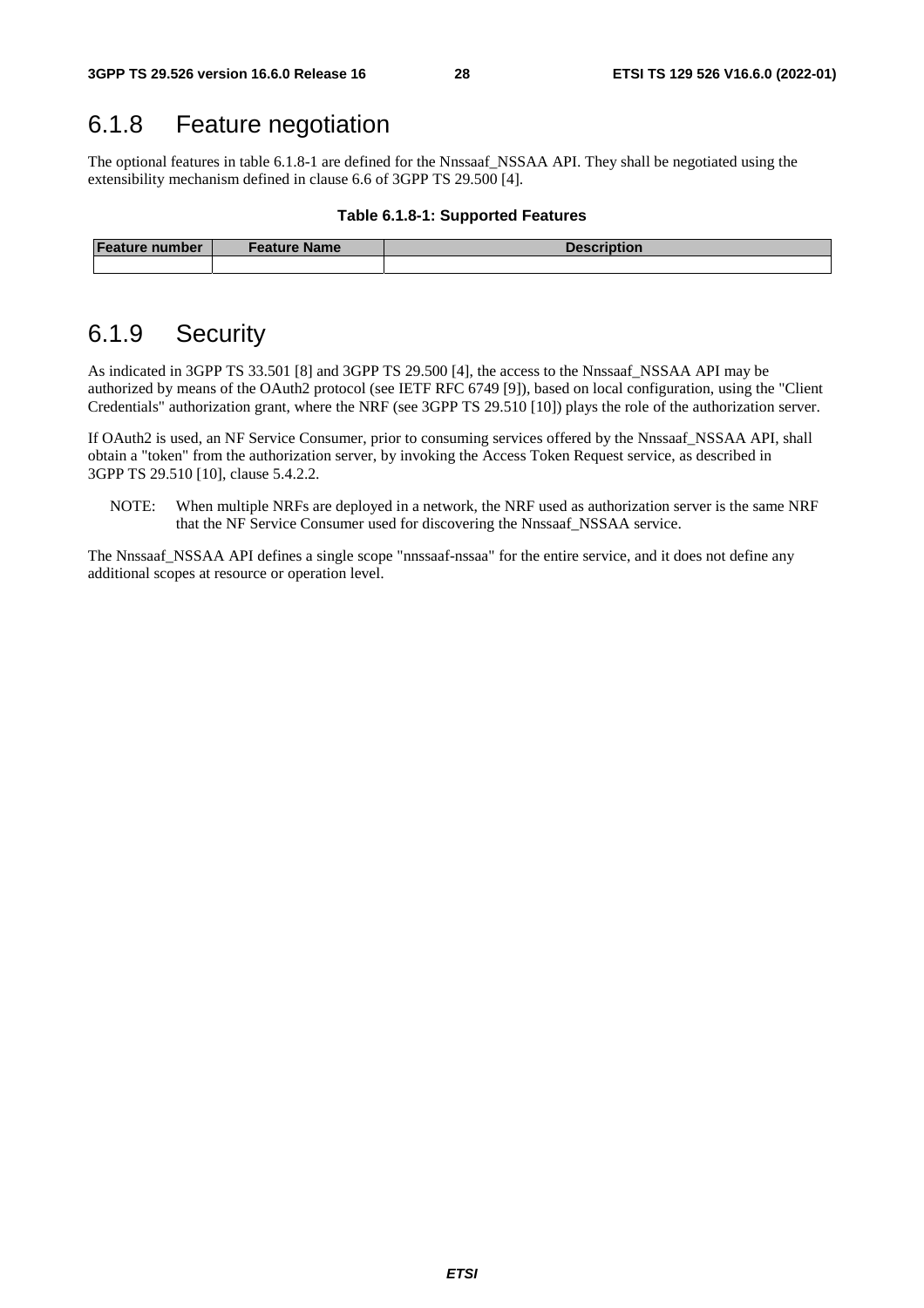# Annex A (normative): OpenAPI specification

# A.1 General

This Annex specifies the formal definition of the API(s) defined in the present specification. It consists of OpenAPI 3.0.0 specifications in YAML format.

This Annex takes precedence when being discrepant to other parts of the specification with respect to the encoding of information elements and methods within the API(s).

NOTE : The semantics and procedures, as well as conditions, e.g. for the applicability and allowed combinations of attributes or values, not expressed in the OpenAPI definitions but defined in other parts of the specification also apply.

Informative copies of the OpenAPI specification files contained in this 3GPP Technical Specification are available on a Git-based repository hosted, that uses the GitLab software version control system (see 3GPP TS 29.501 [5] clause 5.3.1 and 3GPP TR 21.900 [7] clause 5B).

# A.2 Nnssaaf\_NSSAA API

```
openapi: 3.0.0 
info: 
   title: Nnssaaf_NSSAA 
   version: 1.0.4 
   description: | 
     Network Slice-Specific Authentication and Authorization Service. 
     © 2021, 3GPP Organizational Partners (ARIB, ATIS, CCSA, ETSI, TSDSI, TTA, TTC). 
     All rights reserved. 
externalDocs: 
   description: 3GPP TS29.526, NSSAA Service, version 16.5.0. 
   url: http://www.3gpp.org/ftp/Specs/archive/29_series/29.526/ 
servers: 
   - url: '{apiRoot}/nnssaaf-nssaa/v1' 
     variables: 
       apiRoot: 
         default: https://example.com 
         description: apiRoot as defined in clause 4.4 of 3GPP TS 29.501 
security: 
  - \{ \} - oAuth2ClientCredentials: 
     - nnssaaf-nssaa 
paths: 
   /slice-authentications: 
     post: 
       summary: Create slice authentication context 
       operationId: CreateSliceAuthenticationContext 
       tags: 
          - Slice Authentication Context Creation 
       requestBody: 
         content: 
           application/json: 
              schema: 
                $ref: '#/components/schemas/SliceAuthInfo' 
         required: true 
       responses: 
          '201': 
           description: SliceAuthContext 
            content: 
              application/json: 
                schema: 
                 $ref: '#/components/schemas/SliceAuthContext' 
           headers: 
              Location:
```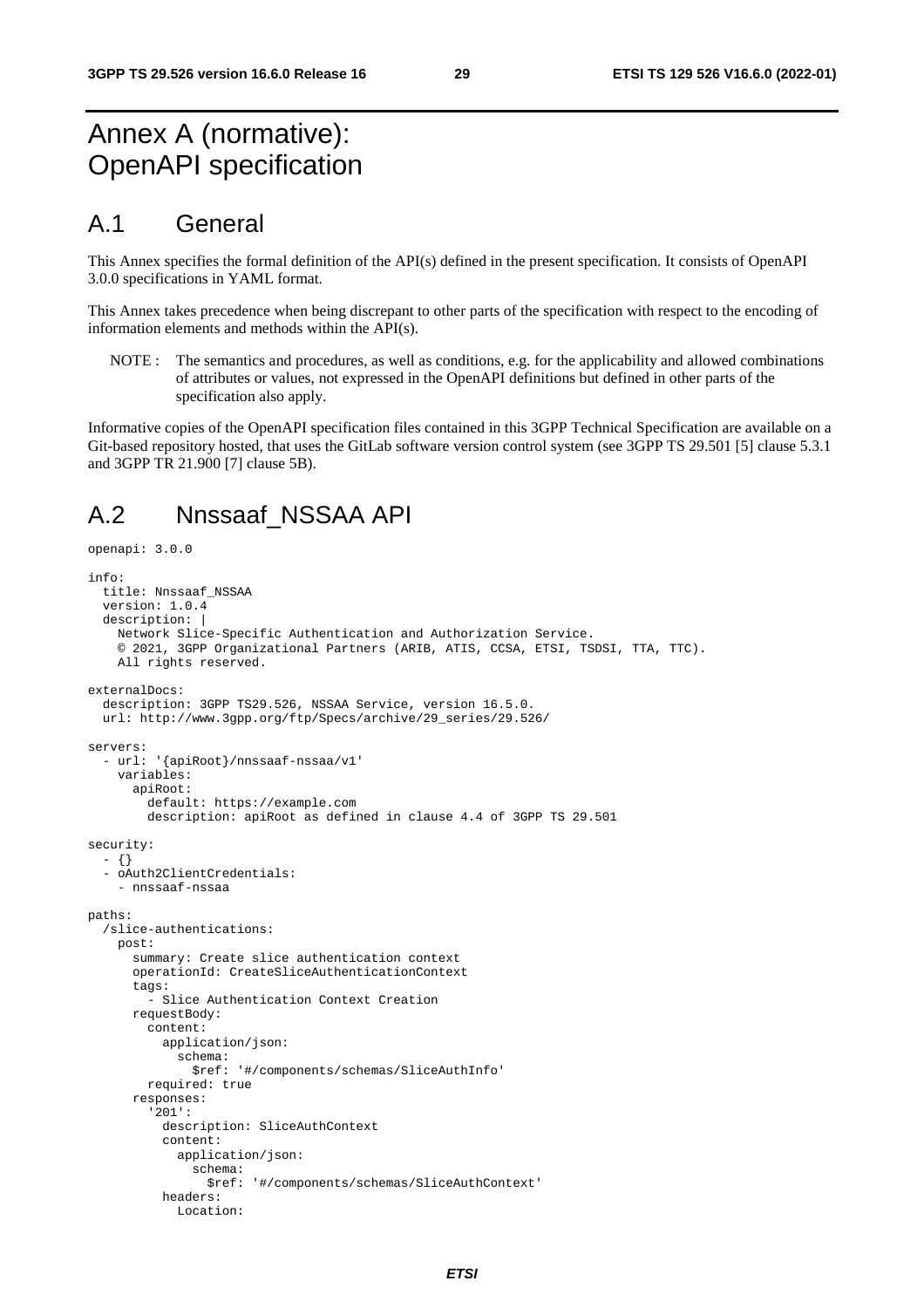description: 'Contains the URI of the newly created resource according to the structure: {apiRoot}/nnssaaf-nssaa/v1/slice-authentications/{authCtxId}' required: true schema: type: string '307': \$ref: 'TS29571\_CommonData.yaml#/components/responses/307' '308': \$ref: 'TS29571\_CommonData.yaml#/components/responses/308' '400': description: Bad Request from the AMF content: application/problem+json: schema: \$ref: 'TS29571\_CommonData.yaml#/components/schemas/ProblemDetails' '403': description: Forbidden due to slice authentication rejected content: application/problem+json: schema: \$ref: 'TS29571\_CommonData.yaml#/components/schemas/ProblemDetails' '404': description: User does not exist content: application/problem+json: schema: \$ref: 'TS29571\_CommonData.yaml#/components/schemas/ProblemDetails' '504': description: Network error or remote peer error content: application/problem+json: schema: \$ref: 'TS29571\_CommonData.yaml#/components/schemas/ProblemDetails' callbacks: reauthenticationNotification: '{request.body#/reauthNotifUri}': post: requestBody: required: true content: application/json: schema: \$ref: '#/components/schemas/SliceAuthReauthNotification' responses: '204': description: slice re-authentication notification response '307': description: Temporary Redirect content: application/json: schema: \$ref: 'TS29571\_CommonData.yaml#/components/schemas/RedirectResponse' headers: Location: description: 'The URI pointing to the resource located on the redirect target' required: true schema: type: string '308': description: Permanent Redirect content: application/json: schema: \$ref: 'TS29571\_CommonData.yaml#/components/schemas/RedirectResponse' headers: Location: description: 'The URI pointing to the resource located on the redirect target' required: true schema: type: string '400': \$ref: 'TS29571\_CommonData.yaml#/components/responses/400' '404': \$ref: 'TS29571\_CommonData.yaml#/components/responses/404' '500': \$ref: 'TS29571\_CommonData.yaml#/components/responses/500' '503': \$ref: 'TS29571\_CommonData.yaml#/components/responses/503'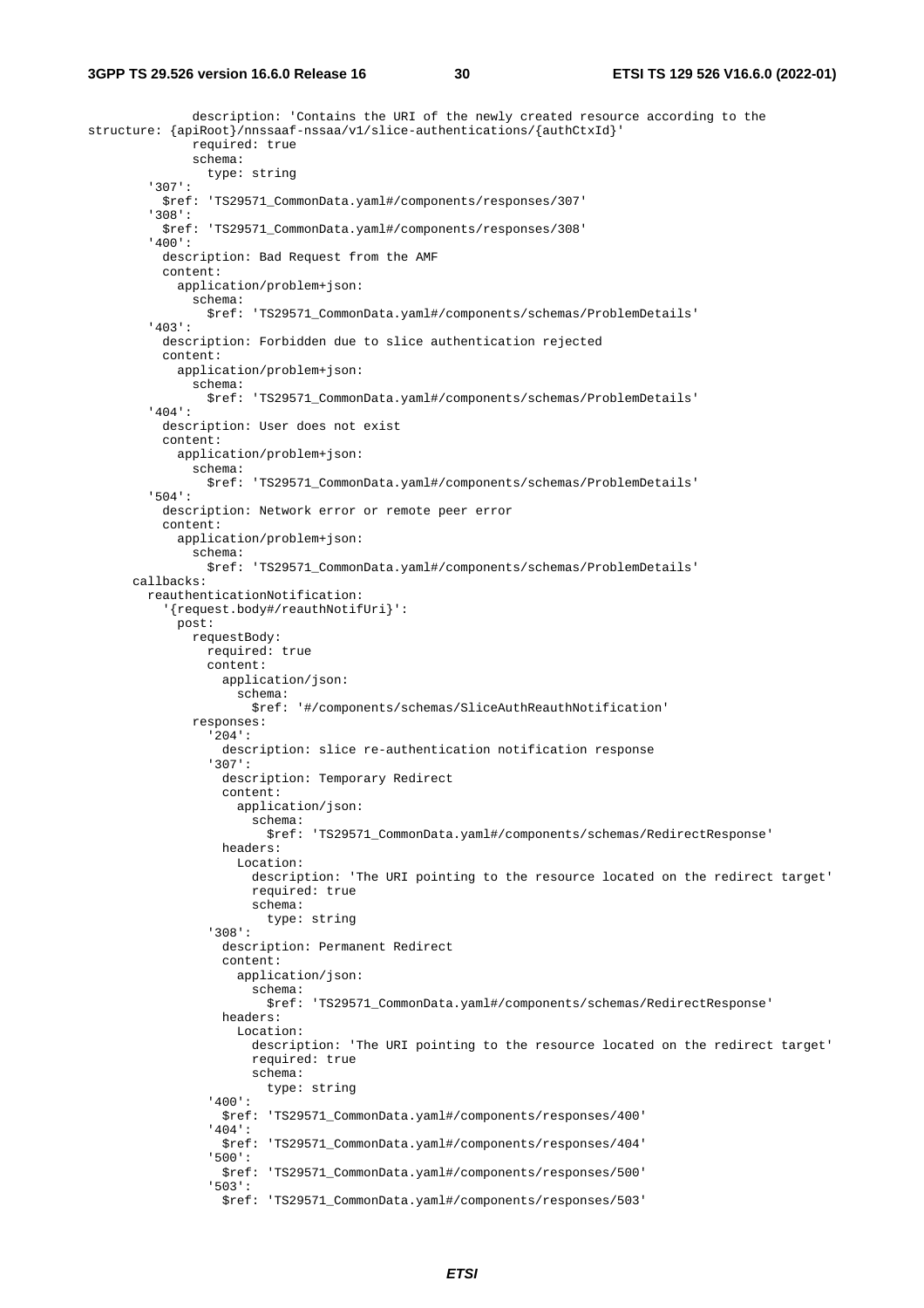```
 default: 
                  description: Unexpected error 
       revocationNotification: 
          '{request.body#/revocNotifUri}': 
           post: 
              requestBody: 
                required: true 
                content: 
                  application/json: 
                    schema: 
                     $ref: '#/components/schemas/SliceAuthRevocNotification' 
              responses: 
                '204': 
                  description: slice revocation notification response 
                '307': 
                  description: Temporary Redirect 
                  content: 
                    application/json: 
                      schema: 
                        $ref: 'TS29571_CommonData.yaml#/components/schemas/RedirectResponse' 
                  headers: 
                    Location: 
                      description: 'The URI pointing to the resource located on the redirect target' 
                      required: true 
                      schema: 
                        type: string 
                '308': 
                  description: Permanent Redirect 
                  content: 
                    application/json: 
                      schema: 
                        $ref: 'TS29571_CommonData.yaml#/components/schemas/RedirectResponse' 
                  headers: 
                    Location: 
                      description: 'The URI pointing to the resource located on the redirect target' 
                      required: true 
                      schema: 
                        type: string 
                '400': 
                  $ref: 'TS29571_CommonData.yaml#/components/responses/400' 
                '404': 
                  $ref: 'TS29571_CommonData.yaml#/components/responses/404' 
                '500': 
                  $ref: 'TS29571_CommonData.yaml#/components/responses/500' 
                '503': 
                  $ref: 'TS29571_CommonData.yaml#/components/responses/503' 
                default: 
                  description: Unexpected error 
 /slice-authentications/{authCtxId}: 
  put: 
     summary: Confirm the slice authentication result 
     operationId: ConfirmSliceAuthentication 
     tags: 
       - Confirm Slice Authentication 
     parameters: 
       - name: authCtxId 
         in: path 
         required: true 
         schema: 
           type: string 
     requestBody: 
       content: 
         application/json: 
           schema: 
              $ref: '#/components/schemas/SliceAuthConfirmationData' 
     responses: 
       '200': 
         description: Request processed (EAP success or Failure) 
         content: 
           application/json: 
             schema: 
                $ref: '#/components/schemas/SliceAuthConfirmationResponse' 
       '307': 
         $ref: 'TS29571_CommonData.yaml#/components/responses/307' 
       '308': 
         $ref: 'TS29571_CommonData.yaml#/components/responses/308' 
       '400':
```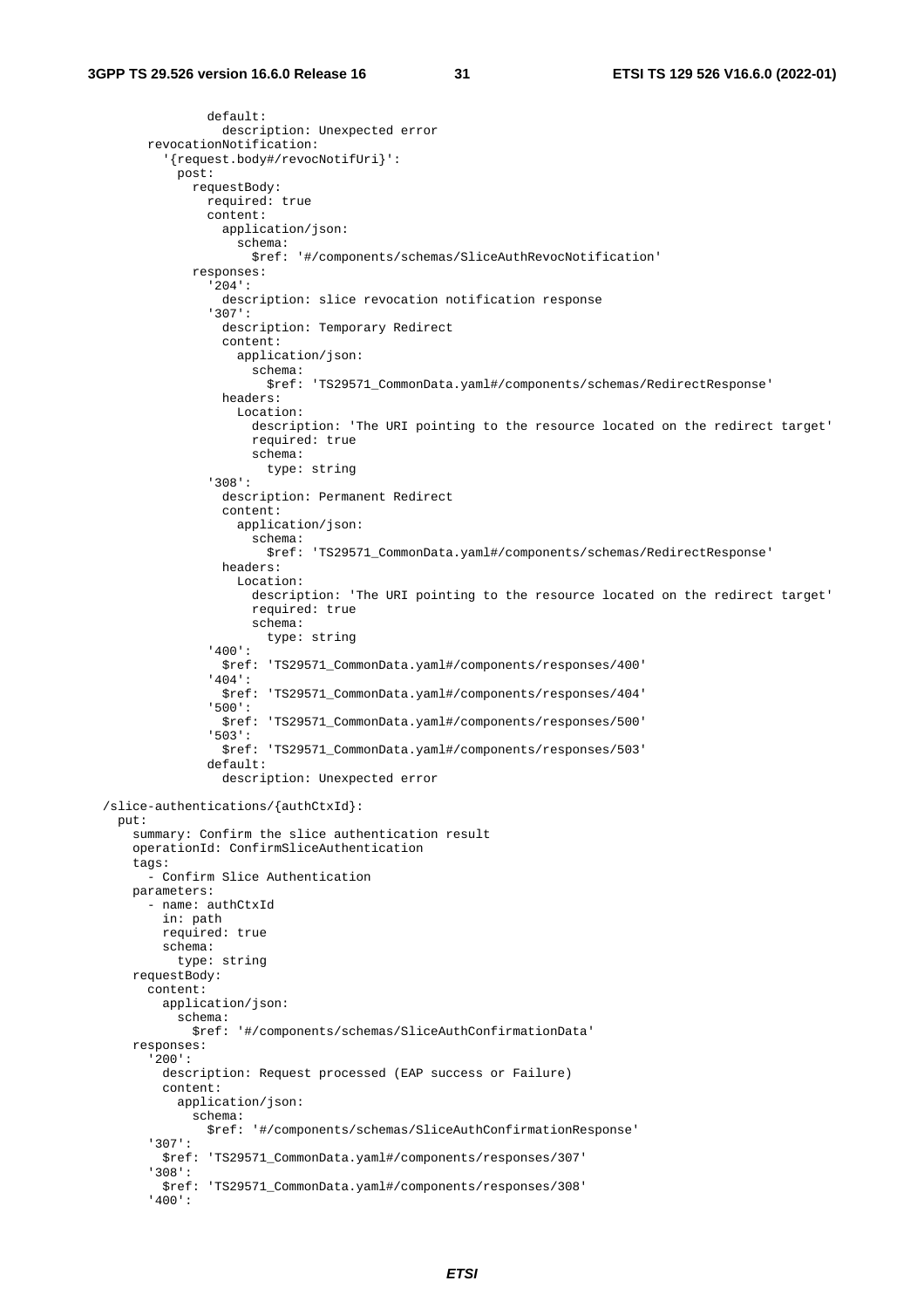description: Bad Request content: application/problem+json: schema: \$ref: 'TS29571\_CommonData.yaml#/components/schemas/ProblemDetails' '500': description: Internal Server Error content: application/problem+json: schema: \$ref: 'TS29571\_CommonData.yaml#/components/schemas/ProblemDetails' '504': description: Network error or remote peer error content: application/problem+json: schema: \$ref: 'TS29571\_CommonData.yaml#/components/schemas/ProblemDetails' components: securitySchemes: oAuth2ClientCredentials: type: oauth2 flows: clientCredentials: tokenUrl: '{nrfApiRoot}/oauth2/token' scopes: nnssaaf-nssaa: Access to the nnssaaf-nssaa API schemas: # # COMPLEX TYPES: # SliceAuthInfo: type: object properties: gpsi: \$ref: 'TS29571\_CommonData.yaml#/components/schemas/Gpsi' snssai: \$ref: 'TS29571\_CommonData.yaml#/components/schemas/Snssai' eapIdRsp: \$ref: '#/components/schemas/EapMessage' amfInstanceId: \$ref: 'TS29571\_CommonData.yaml#/components/schemas/NfInstanceId' reauthNotifUri: \$ref: 'TS29571\_CommonData.yaml#/components/schemas/Uri' revocNotifUri: \$ref: 'TS29571\_CommonData.yaml#/components/schemas/Uri' required: - gpsi - snssai - eapIdRsp SliceAuthContext: type: object properties: gpsi: \$ref: 'TS29571\_CommonData.yaml#/components/schemas/Gpsi' snssai: \$ref: 'TS29571\_CommonData.yaml#/components/schemas/Snssai' authCtxId: \$ref: '#/components/schemas/SliceAuthCtxId' eapMessage: \$ref: '#/components/schemas/EapMessage' required: - gpsi - snssai - authCtxId - eapMessage SliceAuthConfirmationData: type: object properties: gpsi: \$ref: 'TS29571\_CommonData.yaml#/components/schemas/Gpsi' snssai: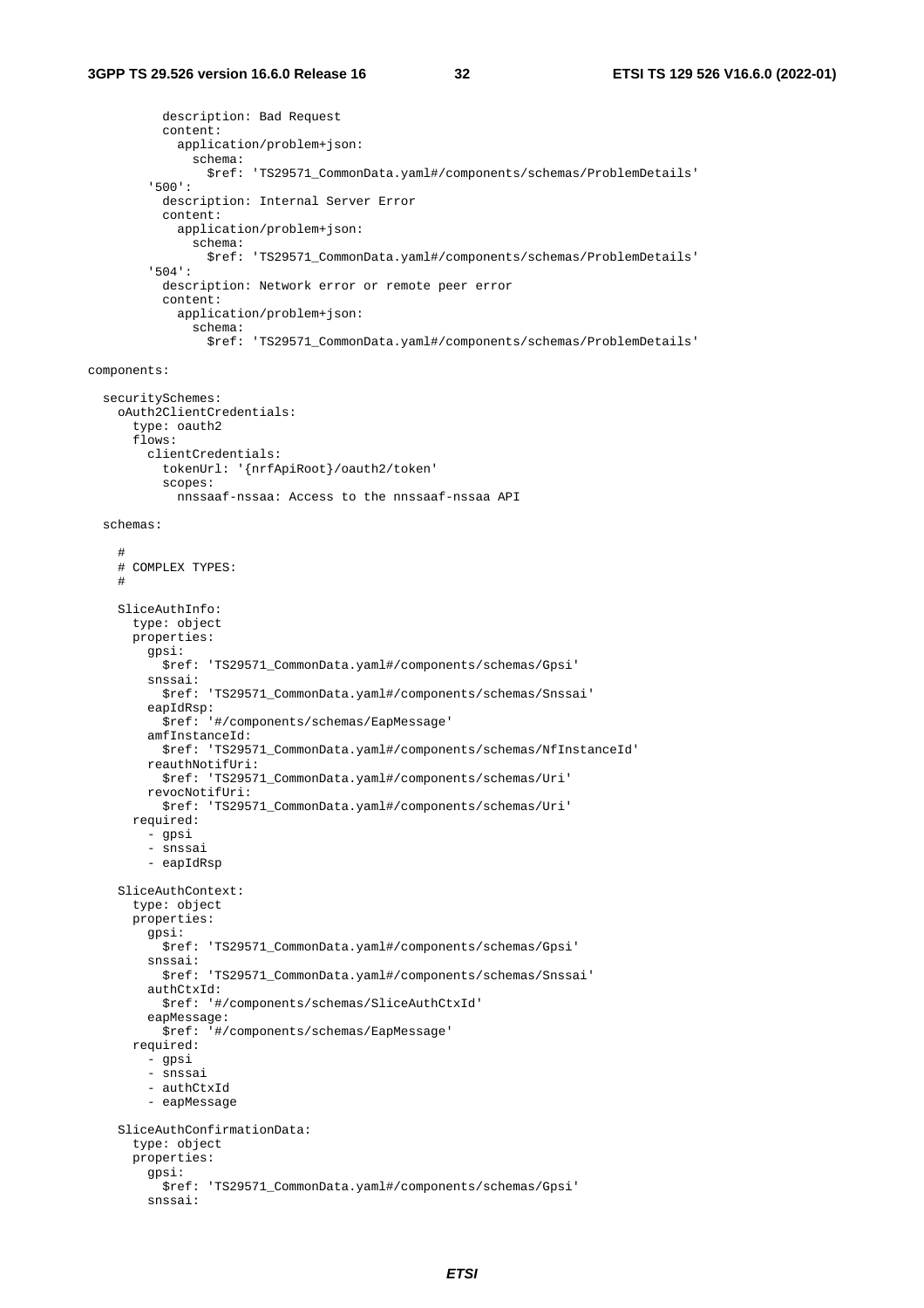\$ref: 'TS29571\_CommonData.yaml#/components/schemas/Snssai' eapMessage: \$ref: '#/components/schemas/EapMessage' required: - gpsi - snssai - eapMessage SliceAuthConfirmationResponse: type: object properties: gpsi: \$ref: 'TS29571\_CommonData.yaml#/components/schemas/Gpsi' snssai: \$ref: 'TS29571\_CommonData.yaml#/components/schemas/Snssai' eapMessage: \$ref: '#/components/schemas/EapMessage' authResult: \$ref: 'TS29571\_CommonData.yaml#/components/schemas/AuthStatus' required: - gpsi - snssai - eapMessage SliceAuthReauthNotification: type: object properties: notifType: \$ref: '#/components/schemas/SliceAuthNotificationType' gpsi: \$ref: 'TS29571\_CommonData.yaml#/components/schemas/Gpsi' snssai: \$ref: 'TS29571\_CommonData.yaml#/components/schemas/Snssai' supi: \$ref: 'TS29571\_CommonData.yaml#/components/schemas/Supi' required: - notifType - gpsi - snssai SliceAuthRevocNotification: type: object properties: notifType: \$ref: '#/components/schemas/SliceAuthNotificationType' gpsi: \$ref: 'TS29571\_CommonData.yaml#/components/schemas/Gpsi' snssai: \$ref: 'TS29571\_CommonData.yaml#/components/schemas/Snssai' supi: \$ref: 'TS29571\_CommonData.yaml#/components/schemas/Supi' required: - notifType - gpsi - snssai # # SIMPLE TYPES: # SliceAuthCtxId: type: string description: contains the resource ID of slice authentication context nullable: false SliceAuthNotificationType: type: string enum: - SLICE RE AUTH - SLICE\_REVOCATION EapMessage: type: string format: base64 description: contains an EAP packet nullable: true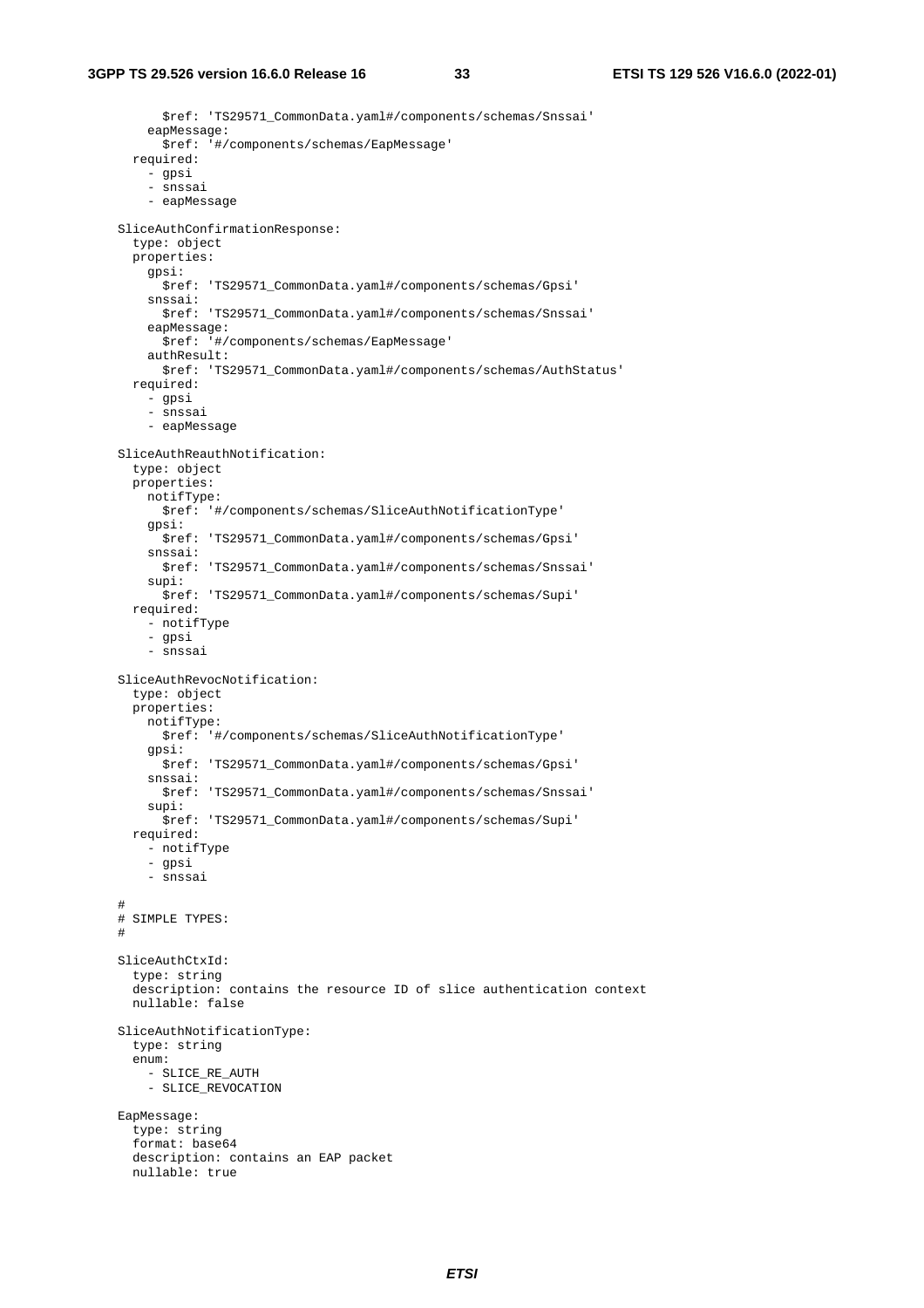# Annex B (informative): Change history

| <b>Change history</b> |                |             |           |                |     |                                                               |            |
|-----------------------|----------------|-------------|-----------|----------------|-----|---------------------------------------------------------------|------------|
| <b>Date</b>           | <b>Meeting</b> | <b>TDoc</b> | <b>CR</b> | Rev            | Cat | Subject/Comment                                               | <b>New</b> |
|                       |                |             |           |                |     |                                                               | version    |
| 2020-06               | CT4#98E        | C4-203683   |           |                |     | TS skeleton.                                                  | 0.1.0      |
| 2020-06               | CT4#98E        | C4-202084   |           |                |     | Implementation of pCRs agreed in CT4#98E                      | 0.2.0      |
|                       |                | C4-202085   |           |                |     |                                                               |            |
|                       |                | C4-202086   |           |                |     |                                                               |            |
|                       |                | C4-203709   |           |                |     |                                                               |            |
|                       |                | C4-203710   |           |                |     |                                                               |            |
| 2020-06               | CT#88e         | CP-201193   |           |                |     | TS presented for information and approval.                    | 1.0.0      |
| 2020-06               | CT#88e         |             |           |                |     | TS approved at CT#88e                                         | 16.0.0     |
| 2020-09               | CT#89          | CP-202104   | 0005      | 1              | F   | <b>Update References</b>                                      | 16.1.0     |
| 2020-09               | CT#89          | CP-202104   | 0007      | 1              | F   | Release PDU Session if NSSAA Re-Authentication and Re-        | 16.1.0     |
|                       |                |             |           |                |     | <b>Authorization Fails</b>                                    |            |
| 2020-09               | CT#89          | CP-202104   | 0008      | 1              | F   | NSSAA status management                                       | 16.1.0     |
| 2020-12               | CT#90          | CP-203054   | 0009      | $\overline{2}$ | F   | Amendments for stateless NF support                           | 16.2.0     |
| 2020-12               | CT#90          | CP-203040   | 0010      |                | F   | Remove Editor's Notes on AAA Server Address                   | 16.2.0     |
| 2020-12               | CT#90          | CP-203048   | 0011      | 1              | F   | Storage of YAML files in 3GPP Forge                           | 16.2.0     |
| 2020-12               | CT#90          | CP-203040   | 0012      | 1              | F   | AMF behaviour for NSSAA procedure due to temporal NW failure  | 16.2.0     |
| 2020-12               | CT#90          | CP-203036   | 0013      |                | F   | API version and External doc update                           | 16.2.0     |
| 2021-03               | CT#91          | CP-210049   | 0014      |                | F   | <b>Incorrect Media Type</b>                                   | 16.3.0     |
| 2021-03               | CT#91          | CP-210054   | 0016      |                | F   | 29.526 Rel-16 API version and External doc update             | 16.3.0     |
| 2021-06               | CT#92          | CP-211068   | 0017      | 1              | F   | Rel-16 Unsuccessful cases for handling of NSSAA status in AMF | 16.4.0     |
| 2021-06               | CT#92          | CP-211068   | 0020      | 1              | F   | Rel-16 SUPI in Notifications from NSSAAF                      | 16.4.0     |
| 2021-06               | CT#92          | CP-211059   | 0022      | 1              | F   | <b>Redirect Response</b>                                      | 16.4.0     |
| 2021-06               | CT#92          | CP-211073   | 0025      |                | F   | 29.526 Rel-16 API version and External doc update             | 16.4.0     |
| 2021-09               | CT#93          | CP-212070   | 0027      | 1              | F   | NSSAA procedure from two different AMFs                       | 16.5.0     |
| 2021-09               | CT#93          | CP-212060   | 0030      |                | F   | 3xx description correction for SCP                            | 16.5.0     |
| 2021-09               | CT#93          | CP-212080   | 0035      |                | F   | 29.526 Rel-16 API version and External doc update             | 16.5.0     |
| 2021-12               | CT#94          | CP-213139   | 0038      | 1              | F   | Correction to Re-Authentication / Revocation Notification     | 16.6.0     |
|                       |                |             |           |                |     | Procedure                                                     |            |
| 2021-12               | CT#94          | CP-213139   | 0040      | 1              | F   | Remove AMF behaviour related to back-off timer from NSSAA     | 16.6.0     |
|                       |                |             |           |                |     | procedure                                                     |            |
|                       |                |             |           |                |     |                                                               |            |